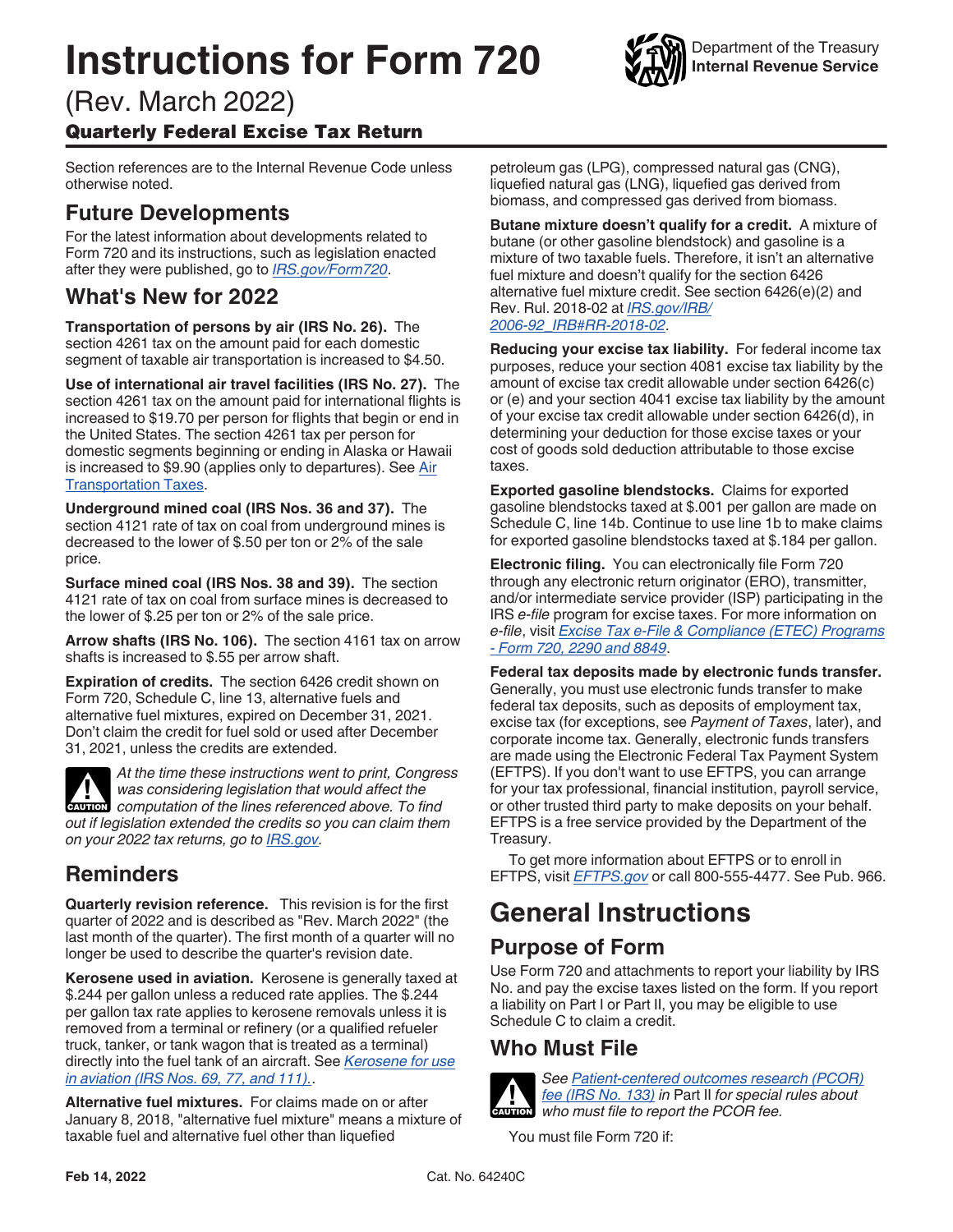<span id="page-1-0"></span>• You were liable for, or responsible for collecting, any of the federal excise taxes listed on Form 720, Parts I and II, for a prior quarter and you haven't filed a final return; or

• You are liable for, or responsible for collecting, any of the federal excise taxes listed on Form 720, Parts I and II, for the current quarter.

See *How To File*, later, for more information.

### **When To File**

You must file a return for each quarter of the calendar year as follows.

| <b>Quarter covered</b> | Due by     |
|------------------------|------------|
| Jan., Feb., Mar.       | April 30   |
| Apr., May, June        | July 31    |
| July, Aug., Sept.      | October 31 |
| Oct., Nov., Dec.       | January 31 |

If any due date for filing a return falls on a Saturday, Sunday, or legal holiday, you may file the return on the next business day.

Send your return to the IRS using the U.S. Postal Service or a designated private delivery service to meet the "timely mailing as timely filing/paying" rule. See *Private Delivery Services*, later.

**Floor stocks tax.** Report the floor stocks tax on ozone-depleting chemicals (ODCs), IRS No. 20, on the return due by July 31 of each year. The tax payment is due by June 30. See *[Floor Stocks Tax](#page-9-0)*, later.

### **Where To File**

Send Form 720 to:

Department of the Treasury Internal Revenue Service Ogden, UT 84201-0009

### **How To File**

If you aren't reporting a tax that you normally report, enter a zero on the appropriate line on Form 720, Part I or II. Also, if you have no tax to report, write "None" on Form 720, Part III, line 3; sign and date the return. If you file the second quarter Form 720 only to report the PCOR fee, no filing is required in other quarters unless you have to report other fees or taxes.

If you have adjustments to liabilities reported for prior quarters, see Form 720-X, Amended Quarterly Federal Excise Tax Return. Don't enter adjustments on Form 720.

If you attach additional sheets, write your name and EIN on each sheet.

### **Final Return**

File a final return if you have been filing Form 720 and you:

1. Go out of business, or

2. Won't owe excise taxes that are reportable on Form 720 in future quarters.



*If you are only filing to report zero tax and you won't owe excise tax in future quarters, check the Final return box above Part I of Form 720.*

# **Recordkeeping**

Keep copies of your tax return, records, and accounts of all transactions to show that the correct tax has been paid. Keep records to support all claims and all exemptions at least 4 years from the latest of the date:

- The tax became due,
- You paid the tax, or
- You filed a claim.

### **Penalties and Interest**

If you receive a notice about a penalty after you file this return, reply to the notice with an explanation and we will determine if you meet reasonable-cause criteria. Don't include an explanation when you file your return.

**Trust fund recovery penalty.** If communications, air transportation, and indoor tanning services taxes are collected but not paid to the United States Treasury or are willfully not collected, the trust fund recovery penalty may apply. The penalty is the full amount of the unpaid tax.

The trust fund recovery penalty may be imposed on all persons who are determined by the IRS to be responsible for collecting, accounting for, and paying over these taxes, and who acted willfully in not doing so.

A responsible person can be an officer or employee of a corporation, a partner or employee of a partnership, an employee of a sole proprietorship, an accountant, or a volunteer director/trustee. A responsible person may also include one who signs checks for the business or otherwise has authority to cause the spending of business funds.

Willfully means voluntarily, consciously, and intentionally. A responsible person acts willfully if he or she knows the required actions aren't taking place.

### **Additional Information**

You may find the following products helpful when preparing Form 720 and any attachments.

• Pub. 510, Excise Taxes, contains definitions and examples that will help you prepare Form 720. Pub. 510 also contains information on fuel tax credits and refunds.

• Pub. 509, Tax Calendars, has deposit and payment due dates for federal excise taxes listed in this publication.

• Notice 2005-4 (fuel tax guidance), 2005-2 I.R.B. 289, at *[IRS.gov/IRB/2005-02\\_IRB#NOT-2005-4](https://www.irs.gov/irb/2005-02_IRB#NOT-2005-4)*.

• Notice 2005-24 (sales of gasoline on oil company credit cards), 2005-12 I.R.B. 757, at

*[IRS.gov/IRB/2005-12\\_IRB#NOT-2005-24](https://www.irs.gov/irb/2005-12_IRB#NOT-2005-24)*.

• Notice 2005-62 (biodiesel and aviation-grade kerosene), 2005-35 I.R.B. 443, at

*[IRS.gov/IRB/2005-35\\_IRB#NOT-2005-62](https://www.irs.gov/irb/2005-35_IRB#NOT-2005-62)*.

• Notice 2005-80 (LUST, kerosene, claims by credit card issuers, and mechanical dye injection), 2005-46 I.R.B. 953, at *[IRS.gov/IRB/2005-46\\_IRB#NOT-2005-80](https://www.irs.gov/irb/2005-46_IRB#NOT-2005-80)*.

• Notice 2006-92 (alternative fuels and mixtures), 2006-43 I.R.B. 774, at

*[IRS.gov/IRB/2006-43\\_IRB#NOT-2006-92](https://www.irs.gov/irb/2006-43_IRB#NOT-2006-92)*.

• Notice 2007-97 (alternative fuel and alternative fuel mixtures), 2007-49 I.R.B. 1092, at *[IRS.gov/IRB/2007-49\\_IRB#NOT-2007-97](https://www.irs.gov/irb/2007-49_IRB#NOT-2007-97)*.

• Notice 2008-110 (biodiesel and cellulosic biofuel), 2008-51 I.R.B. 1298, at

*[IRS.gov/IRB/2008-51\\_IRB#NOT-2008-110](https://www.irs.gov/irb/2008-51_IRB#NOT-2008-110)*. • Notice 2010-68 (Alaska dyed diesel exemption), 2010-44 I.R.B. 576, at *[IRS.gov/IRB/2010-44\\_IRB#NOT-2010-68](https://www.irs.gov/irb/2010-44_IRB#NOT-2010-68)*.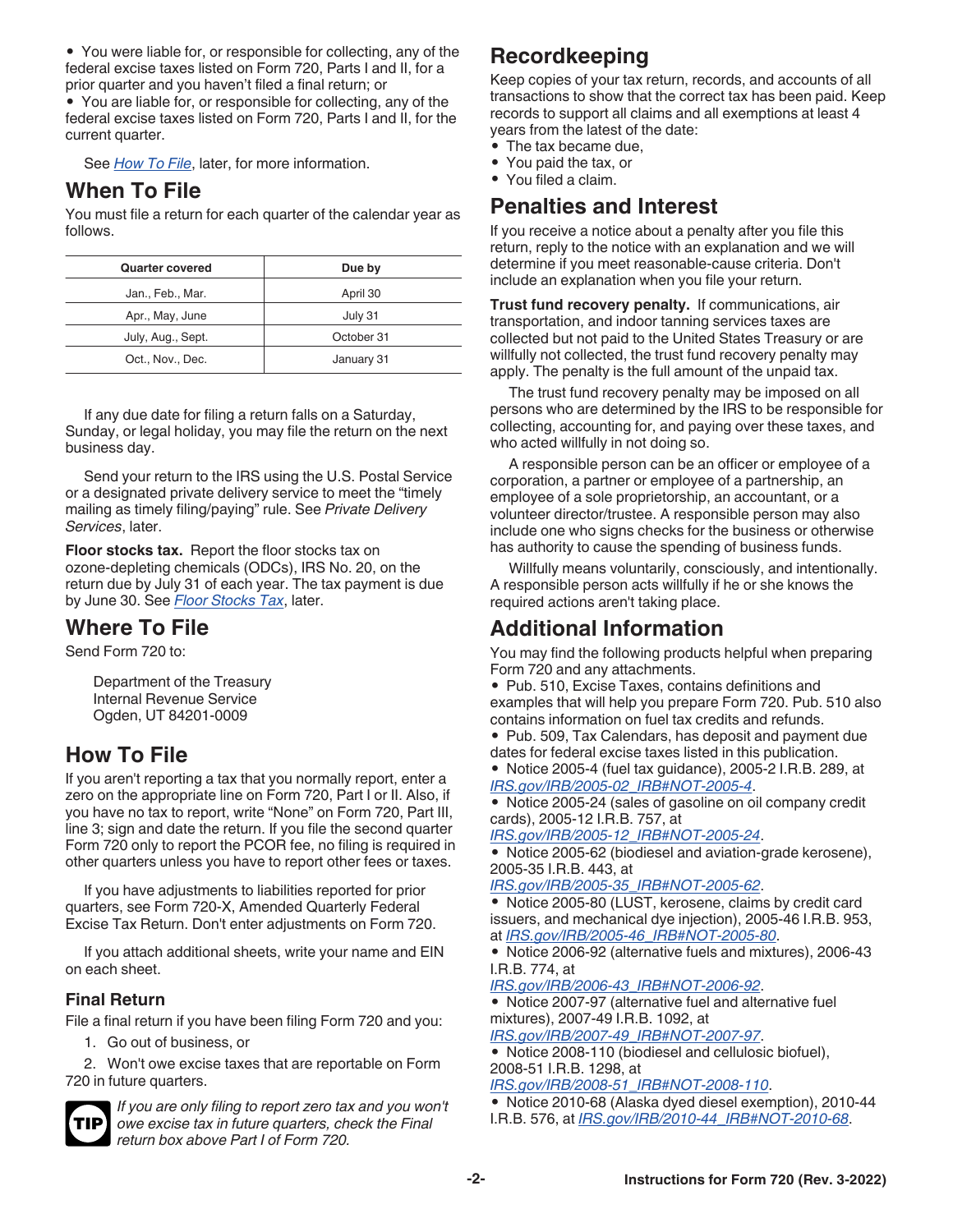<span id="page-2-0"></span>• Notice 2012-27 (fractional aircraft), 2012-17 I.R.B. 849, at *[IRS.gov/IRB/2012-17\\_IRB#NOT-2012-27](https://www.irs.gov/irb/2012-17_IRB#NOT-2012-27)*.

• Treasury Decision (T.D.) 9670 (tanning tax), 2014-29 I.R.B. 121, at *[IRS.gov/IRB/2014-29\\_IRB#TD-9670](https://www.irs.gov/irb/2014-29_IRB#TD-9670)*.

• T.D. 9621 (indoor tanning), 2013-28 I.R.B. 49, at *[IRS.gov/IRB/2013-28\\_IRB#TD-9621](https://www.irs.gov/irb/2013-28_IRB#TD-9621)*.

• Rev. Rul. 2016-03 (foreign reinsurance), 2016-3 I.R.B. 282, at *[IRS.gov/IRB/2016-03\\_IRB#RR-2016-03](https://www.irs.gov/irb/2016-03_IRB#RR-2016-03)*.

• Rev. Rul. 2018-02 (butane mixture) at *[IRS.gov/IRB/](https://www.irs.gov/pub/irs-drop/rr-18-02.pdf) [2006-92\\_IRB#RR-2018-02](https://www.irs.gov/pub/irs-drop/rr-18-02.pdf)*.

• Rev. Proc. 2021-45 (inflation adjustments), 2021-48 I.R.B. 764, at *[IRS.gov/IRB/2021–48\\_IRB#REV-PROC-2021-45](https://www.irs.gov/irb/2021-48_IRB#REV-PROC-2021-45)*. • Notice 2020-84 (patient-centered outcomes research (PCOR) fee), 2020-51 I.R.B. 1645, at *[IRS.gov/NOT-2022–4](https://www.irs.gov/pub/irs-drop/n-22-04.pdf)*. • T.D. 9948 (exemption for amounts paid for certain aircraft management services) at *[IRS.gov/IRB/](https://www.irs.gov/irb/2021-06_IRB#TD-9948) [2021-06\\_IRB#TD-9948](https://www.irs.gov/irb/2021-06_IRB#TD-9948)*.

# **Private Delivery Services (PDSs)**

You can use PDSs designated by the IRS to meet the "timely mailing as timely filing/paying" rule for tax returns and payments. Go to *[IRS.gov/PDS](https://www.irs.gov/pds)* for the current list of designated services. The PDS can tell you how to get written proof of the mail date. For the IRS mailing address to use if you are using a PDS, go to *[IRS.gov/PDSStreetAddresses](https://www.irs.gov/pdsstreetaddresses)*.



*PDSs can't deliver items to P.O. boxes. You must use the U.S. Postal Service to mail any item to an*  **IRS P.O.** box address.

# **Photographs of Missing Children**

The IRS is a proud partner with the *[National Center for](https://www.missingkids.org) [Missing & Exploited Children® \(NCMEC\)](https://www.missingkids.org)*. Photographs of missing children selected by the Center may appear in instructions on pages that would otherwise be blank. You can help bring these children home by looking at the photographs and calling 1-800-THE-LOST (1-800-843-5678) if you recognize a child.

# **Specific Instructions**

### **Name and Address**

Type your name, address, and the quarter ending date (month and year). If your address changes, check the address change box above Form 720, Part I.

**P.O. box.** If the post office doesn't deliver mail to the street address and you have a P.O. box, show the box number instead of the street address.

**Foreign address.** Follow the country's practice for entering the postal code. Don't abbreviate the country name.

# **Employer Identification Number (EIN)**

Enter the correct EIN. If you are a one-time filer, you may not need an EIN. See *[Gas guzzler tax \(IRS No. 40\)](#page-7-0)*, later. If you don't have an EIN, you may apply for one online by visiting *[IRS.gov/EIN](https://www.irs.gov/ein)*. You may also apply for an EIN by faxing or mailing Form SS-4, Application for Employer Identification Number, to the IRS.

**Disregarded entities and qualified subchapter S subsidiaries.** Qualified subchapter S subsidiaries (QSubs) and eligible single-owner disregarded entities are treated as separate entities for excise tax and reporting purposes. QSubs and eligible single-owner disregarded entities must pay and report excise taxes (other than IRS Nos. 31, 51, and

117), register for most excise tax activities, and claim any refunds, credits, and payments under the EIN. These actions can't take place under the owner's taxpayer identification number (TIN). Some QSubs and disregarded entities may already have an EIN. However, if you are unsure, please call the IRS Business and Specialty Tax Line at 800-829-4933.

Generally, QSubs and eligible single-owner disregarded entities will continue to be treated as disregarded entities for other federal tax purposes (other than employment taxes). Thus, taxpayers filing Form 4136, with Form 1040, U.S. Individual Income Tax Return, or 1040-SR, U.S Tax Return for Seniors, can use the owner's TIN. For more information, see Regulations section 301.7701-2(c)(2).

### **Signature**

Form 720 must be signed by a person authorized by the entity to sign this return.

# **Third Party Designee**

If you want to allow an employee of your business, a return preparer, or other third party to discuss your Form 720 with the IRS, check the "Yes" box on Form 720 under *Third Party Designee*. Also, enter the designee's name, phone number, and any five digits that person chooses as his or her personal identification number (PIN).

By checking the "Yes" box, you are authorizing the IRS to speak with the designee to answer any questions relating to the processing of, or the information reported on, Form 720. You are also authorizing the designee to:

• Exchange information concerning Form 720 with the IRS, and

• Respond to certain IRS notices that you have shared with your designee relating to Form 720. The IRS won't send notices to your designee.

You aren't authorizing the designee to receive any refund check, bind you to anything (including additional tax liability), or otherwise represent you before the IRS. If you want to expand the designee's authority, see Pub. 947, Practice Before the IRS and Power of Attorney.

The authorization will automatically expire 1 year from the due date (without regard to extensions) for filing your Form 720. If you or your designee wants to revoke this authorization, send a written statement of revocation to:

Department of the Treasury Internal Revenue Service Cincinnati, OH 45999

See Pub. 947 for more information.

### **Paid Preparer Use Only**

A paid preparer must sign Form 720 and provide the information in the *Paid Preparer Use Only* section at the end of the form if the preparer was paid to prepare the form and isn't an employee of the filing entity. The preparer must give you a copy of the form in addition to the copy to be filed with the IRS. If you are a paid preparer, enter your Preparer Tax Identification Number (PTIN) in the space provided. Include your complete address. If you work for a firm, you must also enter the firm's name and the EIN of the firm. However, you can't use the EIN of the tax preparation firm in place of your PTIN. You can apply for a PTIN online or by filing Form W-12, IRS Paid Preparer Tax Identification Number (PTIN) Application and Renewal. For more information about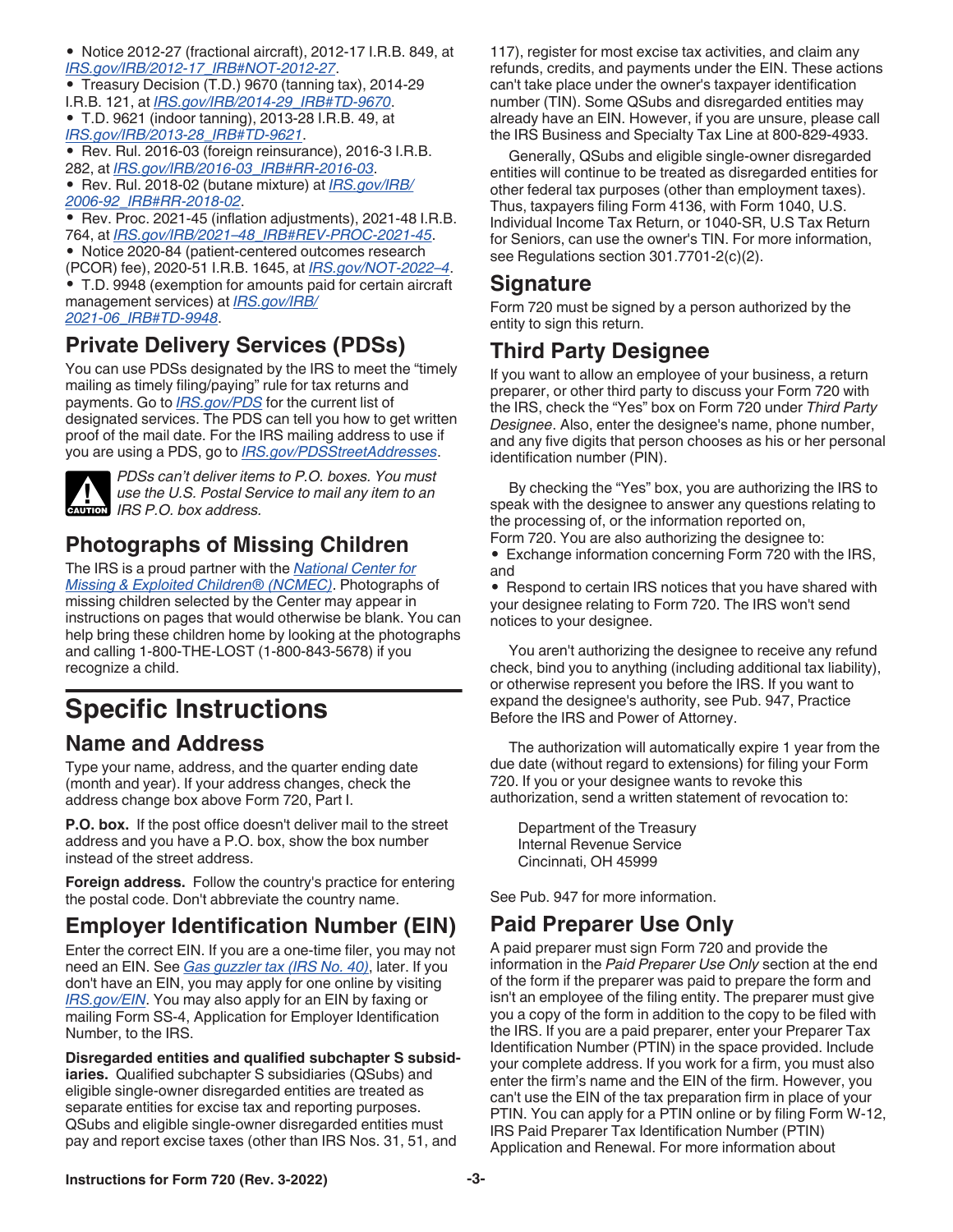<span id="page-3-0"></span>applying for a PTIN online, visit the IRS website at *[IRS.gov/](https://www.irs.gov/ptin) [PTIN](https://www.irs.gov/ptin)*.

### **Part I**

### **Environmental Taxes**

Use Form 6627, Environmental Taxes, to figure the environmental taxes on:

- Oil spill liability, IRS Nos. 18 and 21;
- Ozone-depleting chemicals (ODCs), IRS No. 98;

• Imported products that used ODCs as materials in the manufacture or production of the product, IRS No. 19; and The floor stocks tax on ODCs, IRS No. 20 (reported on Form 720, Part II).

Attach Form 6627 to Form 720. The tax rates for these taxes are shown on Form 6627.

### **Communications Taxes**

### **Communications Services (IRS No. 22)**

The tax is 3% of amounts paid for local telephone service and teletypewriter exchange service.

### **Who Must File**

The person receiving the payment for communications services must collect and submit the tax and file the return. Enter the amount of tax collected or considered collected for the quarter.

### **Credits or Refunds**

If tax is collected and paid over for nontaxable services from the communications tax, the collector may request a credit or refund as described below.

**Collectors.** The collector may request a credit or refund only if it has repaid the tax to the person from whom the tax was collected, or obtained the consent of that person to the allowance of the credit or refund. These requirements also apply to nontaxable service refunds.

*Collectors using the regular method for deposits.*  Collectors using the regular method for deposits must use Form 720-X to request a credit or refund.

*Collectors using the alternative method for deposits.*  Collectors using the alternative method for deposits must adjust their separate accounts for the credit or refund. For more information, see *[Alternative method \(IRS Nos. 22, 26,](#page-10-0)  [27, and 28\)](#page-10-0)*, later.

### **Air Transportation Taxes**

### **Transportation of Persons by Air (IRS No. 26)**

The taxes on transportation of persons by air are the percentage tax and the domestic segment tax. Add the percentage tax and the domestic segment tax to get the total tax on transportation of persons by air.

**Note.** The percentage and domestic segment taxes don't apply on a flight if the surtax on fuel used in a fractional ownership program aircraft is imposed. For more information, see *[Surtax on any liquid used in a fractional ownership](#page-5-0) [program aircraft as fuel \(IRS No. 13\)](#page-5-0)*, later.

### **Who Must File**

The person receiving the payment for air transportation services must do all of the following.

- Collect the tax.
- Submit the tax.

• File Form 720 to report the amount of the tax collected, or considered collected, for the quarter.

#### **Exemption for amounts paid for aircraft management**

**services.** Effective December 23, 2017, certain payments related to the management of private aircraft are exempt from the excise taxes imposed on taxable transportation by air. See Pub. 510.

**Percentage tax.** The percentage tax is 7.5% of amounts paid for taxable transportation of persons by air.

**Domestic segment tax.** For calendar year 2022, the tax on the amount paid for each domestic segment of taxable transportation is \$4.50.

*Example.* In January 2022, Frank Jones pays \$267.00 to a commercial airline for a flight in January from Washington to Chicago with a stopover in Cleveland. The flight has two segments. The price includes the \$240 fare and \$27.00 excise tax  $[(\$240 \times 7.5\%) + (2 \times \$4.50)]$  for which Frank is liable. The airline collects the tax from Frank and submits it to the government.

*Charter flights.* If an aircraft is chartered, and the flight isn't one where the tax on fuel used in a fractional ownership program aircraft is imposed, the domestic segment tax for each segment of taxable transportation is figured by multiplying the tax by the number of passengers transported on the aircraft.

**Example.** In March 2022, Tim Clark pays \$1,138.00 to an air charter service to carry seven employees from Washington to Detroit with a stopover in Pittsburgh. The flight has two segments. The price includes the \$1,000 charter payment and \$138.00 excise tax  $( $1,000 \times 7.5\%) + (2 \times$  $$4.50 \times 7$  passengers)] for which Tim is liable. The charter service collects the tax from Tim and submits it to the government.

*Rural airports.* If a segment is to or from a rural airport, the domestic segment tax doesn't apply.

### **Transportation of Property by Air (IRS No. 28)**

The tax is 6.25% of amounts paid for transportation of property by air. The tax doesn't apply if the surtax on fuel used in a fractional ownership program aircraft is imposed. See *[Surtax on any liquid used in a fractional ownership](#page-5-0)  [program aircraft as fuel \(IRS No. 13\)](#page-5-0)*, later.

### **Use of International Air Travel Facilities (IRS No. 27)**

For calendar year 2022, the section 4261 excise tax on any amount paid for international air transportation, if the transportation begins or ends in the United States, is generally \$19.70. However, a lower rate of tax applies to a domestic segment beginning or ending in Alaska or Hawaii, and the tax applies only to departures. For calendar year 2022, the rate of tax is \$9.90.

### **Communications and Air Transportation Taxes—Uncollected Tax Report**

A separate report is required to be filed by collecting agents of communications services (local and teletypewriter service)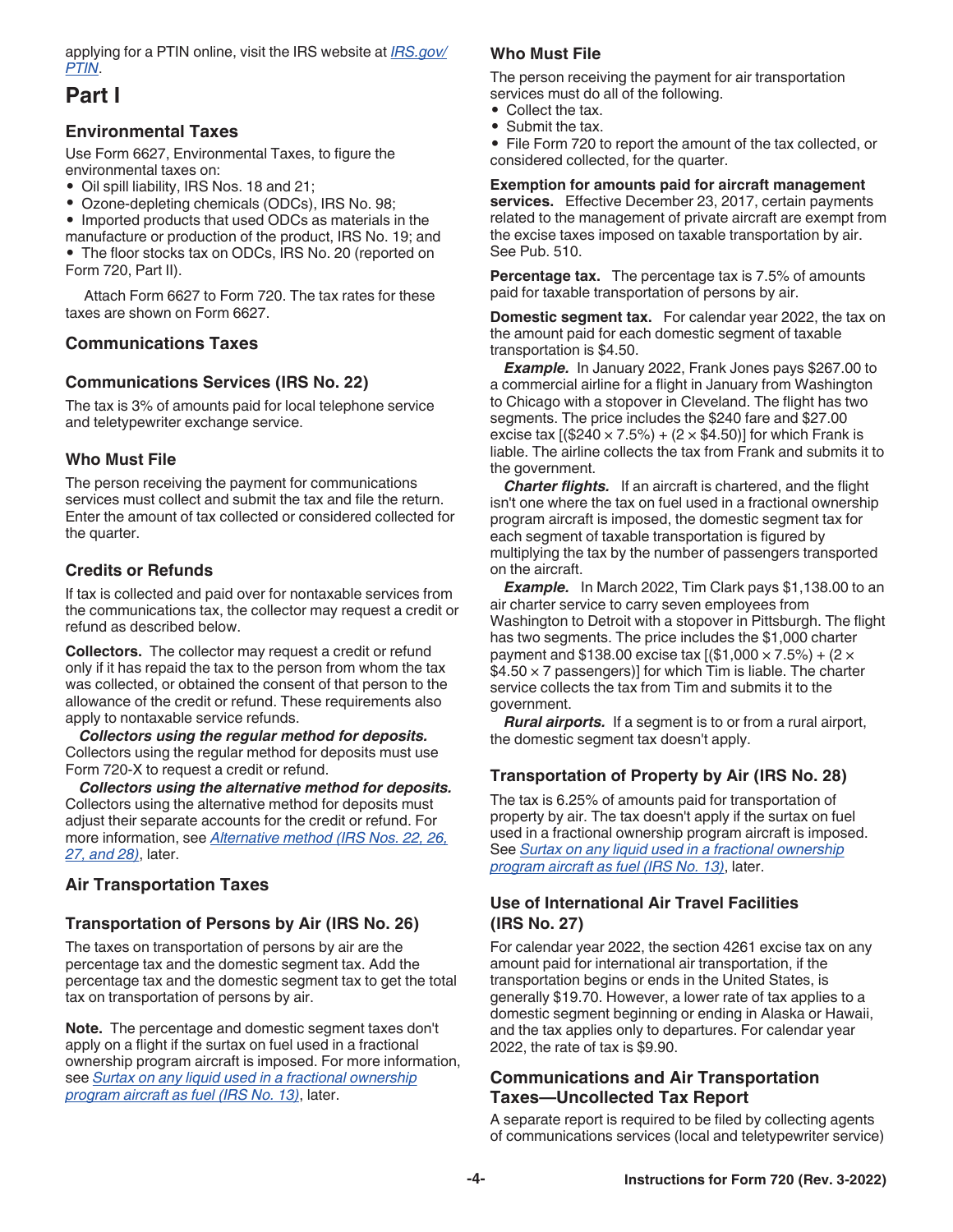<span id="page-4-0"></span>and air transportation taxes if the person from whom the facilities or services tax (the tax) is required to be collected (the taxpayer) refuses to pay the tax, or it's impossible for the collecting agent to collect the tax. The report must contain the name and address of the taxpayer, the type of facility provided or service rendered, the amount paid for the facility or service (the amount on which the tax is based), and the date paid.

**Regular method taxpayers.** For regular method taxpayers, the report must be filed by the due date of the Form 720 on which the tax would have been reported.

**Alternative method taxpayers.** For alternative method taxpayers, the report must be filed by the due date of the Form 720 that includes an adjustment to the separate account for the uncollected tax. See *[Alternative method \(IRS](#page-10-0) [Nos. 22, 26, 27, and 28\)](#page-10-0)*, later.

**Where to file your uncollected tax report. Don't file the uncollected tax report with Form 720.** Instead, mail the report to:

Department of the Treasury Internal Revenue Service Cincinnati, OH 45999

### **Fuel Taxes**

**First taxpayer's report.** If you are reporting gallons of taxable fuel that may again be subject to tax, you may need to file a first taxpayer's report. The report must contain all the information as shown in the *Model Certificate B* in the Appendix of Pub. 510.

The person who paid the first tax must do all of the following.

Give a copy of the first taxpayer's report to the buyer.

• File the first taxpayer's report with Form 720 for the quarter for which the report relates.

• Write "EXCISE—FIRST TAXPAYER'S REPORT" across the top of a separate copy of the report, and by the due date of Form 720, send the copy to:

Department of the Treasury Internal Revenue Service Cincinnati, OH 45999-0555

**Diesel (IRS No. 60).** If you are liable for the diesel fuel tax on removal at the terminal rack, report these gallons on line 60(a). If you are liable for the diesel fuel tax on events other than removal at the terminal rack, report these gallons on line 60(b). If you are liable for the diesel fuel tax because you have produced diesel by blending biodiesel with taxed diesel outside of the bulk transfer/terminal system, report these gallons of biodiesel on line 60(c). If you report gallons on line 60(c), don't report those gallons on line 60(b).

Multiply the total number of gallons subject to tax on lines (a), (b), and (c) by \$.244 and make one entry in the tax column.

See *[Schedule T. Two-Party Exchange Information](#page-11-0)  [Reporting](#page-11-0),* later, if applicable.

**Diesel-water emulsion (IRS No. 104).** If you are liable for the reduced rate (see below) of tax on a diesel-water emulsion removal at the terminal rack or other taxable event, report these gallons on the line for IRS No. 104.

*Requirements.* All of the following requirements must be met to be eligible for the reduced rate: (a) the diesel-water emulsion must contain at least 14% water; (b) the emulsion

additive must be registered by a U.S. manufacturer with the Environmental Protection Agency (EPA) under the Clean Air Act, section 211 (as in effect on March 31, 2003); and (c) the taxpayer must be registered by the IRS. If these requirements aren't met, you must report the sale, removal, or use of a diesel-water emulsion as diesel.

**IRS Nos. 105, 107, and 119.** Tax is imposed at \$.001 per gallon on removals, entries, and sales of gasoline, diesel, and kerosene described as exempt transactions. Multiply the total number of gallons subject to tax for each fuel by \$.001 and enter the amount in the tax column for the following IRS Nos.

- IRS No. 105, dyed diesel, LUST tax.
- IRS No. 107, dyed kerosene, LUST tax.

• IRS No. 119, LUST tax, other exempt removals; report gasoline blendstocks, kerosene used for a feedstock purpose, and diesel or kerosene sold or used in Alaska.

**Kerosene (IRS No. 35).** If you are liable for the kerosene tax on removal at the terminal rack (not located at an airport), report these gallons on line 35(a). If you are liable for the kerosene tax on events other than removal at the terminal rack, report these gallons of kerosene on line 35(b).

Multiply the total number of gallons subject to tax on lines (a) and (b) by \$.244 and make one entry in the tax column.

#### See *[Schedule T. Two-Party Exchange Information](#page-11-0)  [Reporting](#page-11-0),* later, if applicable.

**Kerosene for use in aviation (IRS Nos. 69, 77, and 111).** Generally, kerosene is taxed at \$.244 per gallon unless a reduced rate applies. See *Pub 510, Kerosene for Use in Aviation*, for more details about these reduced rates.

• If you're liable for kerosene tax on removal directly from a terminal into the fuel tank of an aircraft for use in aviation, the tax rate is \$.219 per gallon. This rate applies to kerosene used in noncommercial aviation. This rate can also apply to kerosene used in commercial aviation or for nontaxable aviation uses if the requirements for a further reduced rate aren't met. Report these gallons on the line for IRS No. 69.

• If you're liable for kerosene tax on removal directly from a terminal into the fuel tank of an aircraft for use in commercial aviation (other than foreign trade), the tax rate is \$.044 per gallon. Report these gallons on the line for IRS No. 77. The line for IRS No. 77 is **only** applicable to registered commercial aviation operators (Form 637 "Y" Registrant). • If you're liable for kerosene tax on removal directly from a terminal into the fuel tank of an aircraft for nontaxable uses, the tax rate is \$.001. Report these gallons on the line for IRS No. 111.

See Pub 510 for foreign trade rules.

**Note:** Fuel used in a fractional ownership program aircraft is also subject to a surtax of \$.141 per gallon. For more information, see [Surtax on any liquid used in a fractional](#page-5-0) [ownership program aircraft as fuel \(IRS No. 13\)](#page-5-0), later.

**Other fuels (IRS No. 79).** You are liable for the tax on the fuels listed below when they are delivered into the fuel supply tank of a motor vehicle or motorboat (or trains for B-100). Use the following table to determine the tax for each gallon. Fill in the number of gallons and the appropriate rate in the *Rate* column on the line for IRS No. 79. If more than one rate applies, leave the *Rate* column blank and attach a schedule showing the rates and number of gallons taxed at each rate.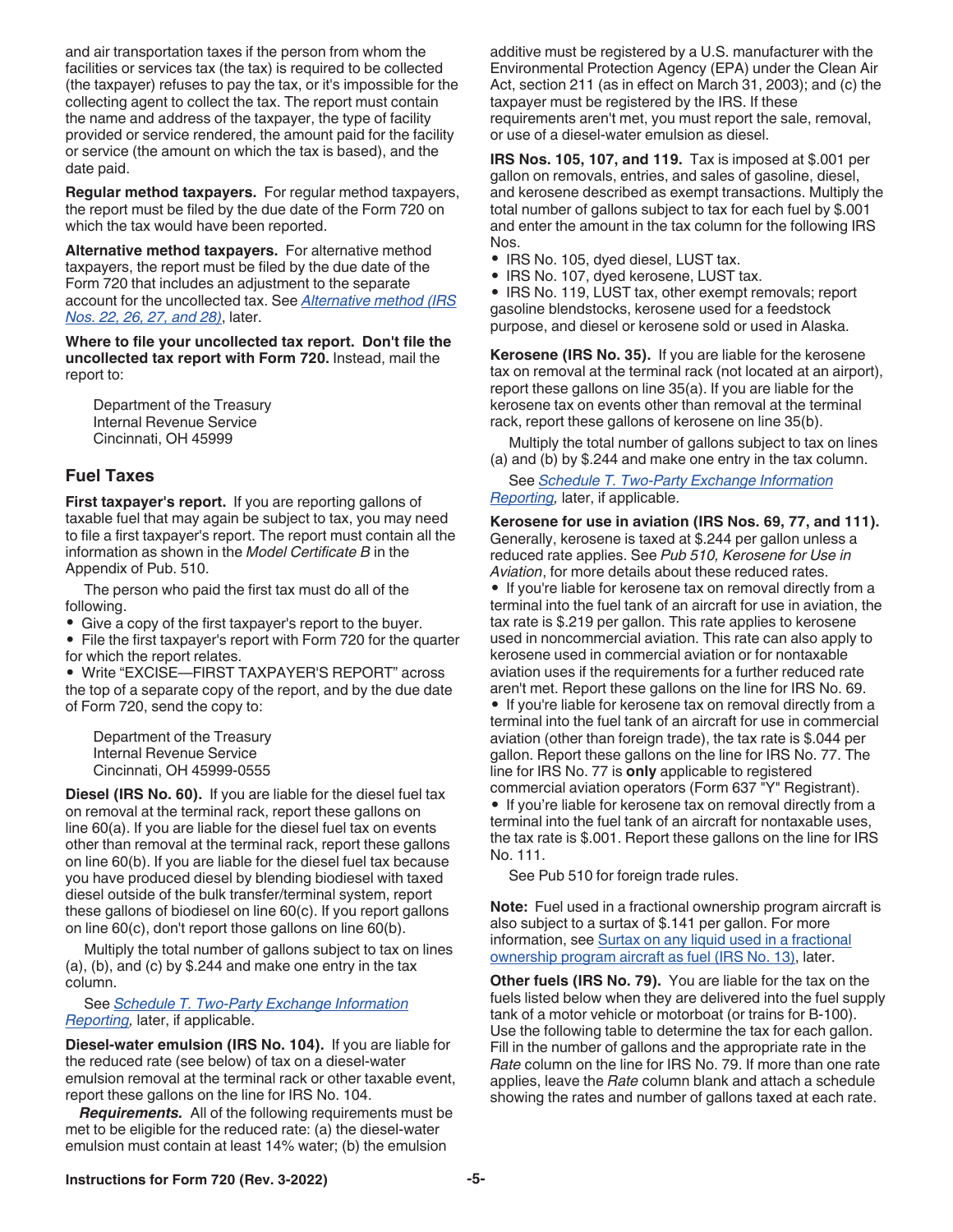<span id="page-5-0"></span>

| <b>Tax Rate</b><br>per Gallon              |
|--------------------------------------------|
|                                            |
| \$.184                                     |
| .184                                       |
|                                            |
| .114                                       |
| .0925                                      |
| .244                                       |
| Liquefied gas derived from biomass<br>.184 |
| .184                                       |
|                                            |

**Gasoline (IRS No. 62).** If you are liable for the gasoline tax on removal at the terminal rack, report these gallons on line 62(a). If you are liable for the gasoline tax on events other than removal at the terminal rack, report these gallons on line 62(b). If you are liable for the gasoline tax because you have blended alcohol with taxed gasoline outside of the bulk transfer/terminal system, report these gallons of alcohol on line 62(b).

Multiply the total number of gallons subject to tax on lines (a) and (b) by \$.184. Combine the tax for lines (a) and (b) and make one entry in the tax column.

#### See *[Schedule T. Two-Party Exchange Information](#page-11-0)  [Reporting](#page-11-0),* later, if applicable.

**Surtax on any liquid used in a fractional ownership program aircraft as fuel (IRS No. 13).** Fuel used in a fractional ownership program aircraft, as defined below, after March 31, 2012, is subject to a surtax of \$.141 per gallon. The fractional ownership program manager is liable for the surtax. If you are liable, report these gallons on the line for IRS No. 13.

The surtax applies in addition to any other taxes imposed on the removal, entry, use, or sale of the fuel. If the surtax is imposed, the flight isn't considered commercial aviation. Instead, the tax on the fuel used in the flight is imposed at the noncommercial aviation rate of \$.219 per gallon (IRS No. 69).

- If the surtax is imposed, the following taxes don't apply.
- Transportation of persons by air (IRS No. 26).
- Transportation of property by air (IRS No. 28).
- Use of international air travel facilities (IRS No. 27).

**Fractional ownership aircraft program** is a program under which:

• A single fractional ownership program manager provides fractional ownership program management services on behalf of the fractional owners;

• There are one or more fractional owners per fractional program aircraft, with at least one fractional program aircraft having more than one owner;

• For at least two fractional program aircraft, none of the ownership interests in the aircraft are less than the minimum fractional ownership interest or held by the program manager;

• There exists a dry-lease aircraft exchange arrangement among all of the fractional owners; and

• There are multi-year program agreements covering the fractional ownership, fractional ownership program management services, and dry-lease aircraft exchange aspects of the program.

**Fractional program aircraft.** Any aircraft that, in any fractional ownership aircraft program, is listed as a fractional program aircraft in the management specifications issued to the manager of such program by the Federal Aviation

Administration under subpart K of part 91, title 14, Code of Federal Regulations, and is registered in the United States.

Fractional program aircraft aren't considered used for transportation of a qualified fractional owner, or on account of such qualified fractional owner, when they are used for flight demonstration, maintenance, or crew training. In such situations, the flight isn't commercial aviation. Instead, the tax on the fuel used in the flight is imposed at the noncommercial aviation rate.

**Fractional owner.** Any person owning any interest (including the entire interest) in a fractional program aircraft.

**Dry-lease aircraft exchange.** An agreement, documented by the written program agreements, under which the fractional program aircraft are available, on an as-needed basis without crew, to each fractional owner.

**Special rule relating to deadhead service.** A fractional program aircraft won't be considered to be used on account of a qualified fractional owner when it's used in deadhead service and a person other than a qualified fractional owner is separately charged for such service.

**More information.** See section 4043 for more information on the surtax.

**Aviation gasoline (IRS No. 14).** Aviation gasoline is taxed at the rate shown on Form 720.

Also, a surtax of \$.141 per gallon applies on fuel used in an aircraft which is part of a fractional ownership program.

For further information on fractional ownership program aircraft, see *Surtax on any liquid used in a fractional ownership program aircraft as fuel (IRS No. 13)*, earlier.

#### **Alternative fuel (IRS Nos. 112, 118, and 120–124).**

Alternative fuel is any liquid other than gas oil, fuel oil, or any product taxable under section 4081. You are liable for tax on alternative fuel delivered into the fuel supply tank of a motor vehicle or motorboat, or on certain bulk sales. Report the tax on the line for the IRS No. listed in the following table.

| <b>Alternative Fuel</b>                                           | IRS No. |
|-------------------------------------------------------------------|---------|
| Liquefied petroleum gas (LPG)                                     | 112     |
| "P Series" fuels                                                  | 118     |
| Compressed natural gas (CNG)                                      | 120     |
| Liquefied hydrogen                                                | 121     |
| Fischer-Tropsch process liquid fuel from coal<br>(including peat) | 122     |
| Liquid fuel derived from biomass                                  | 123     |
| Liquefied natural gas (LNG)                                       | 124     |

For sales or uses after December 31, 2015, the following gasoline gallon equivalent (GGE) or diesel gallon equivalent (DGE) applies.

• LPG (includes propane, pentane, or mixtures of those gases), taxed at \$.183 per GGE, has a GGE of 5.75 pounds or 1.353 gallons of LPG.

• LNG, taxed at \$.243 per DGE, has a DGE of 6.06 pounds or 1.71 gallons of LNG.

• CNG, taxed at \$.183 per GGE, has a GGE of 5.66 pounds or 123.57 cubic feet of CNG.

*Example.* 10,000 gallons of LNG  $\div$  1.71 = 5,848 DGE x  $$.243 = $1,421.06$  tax.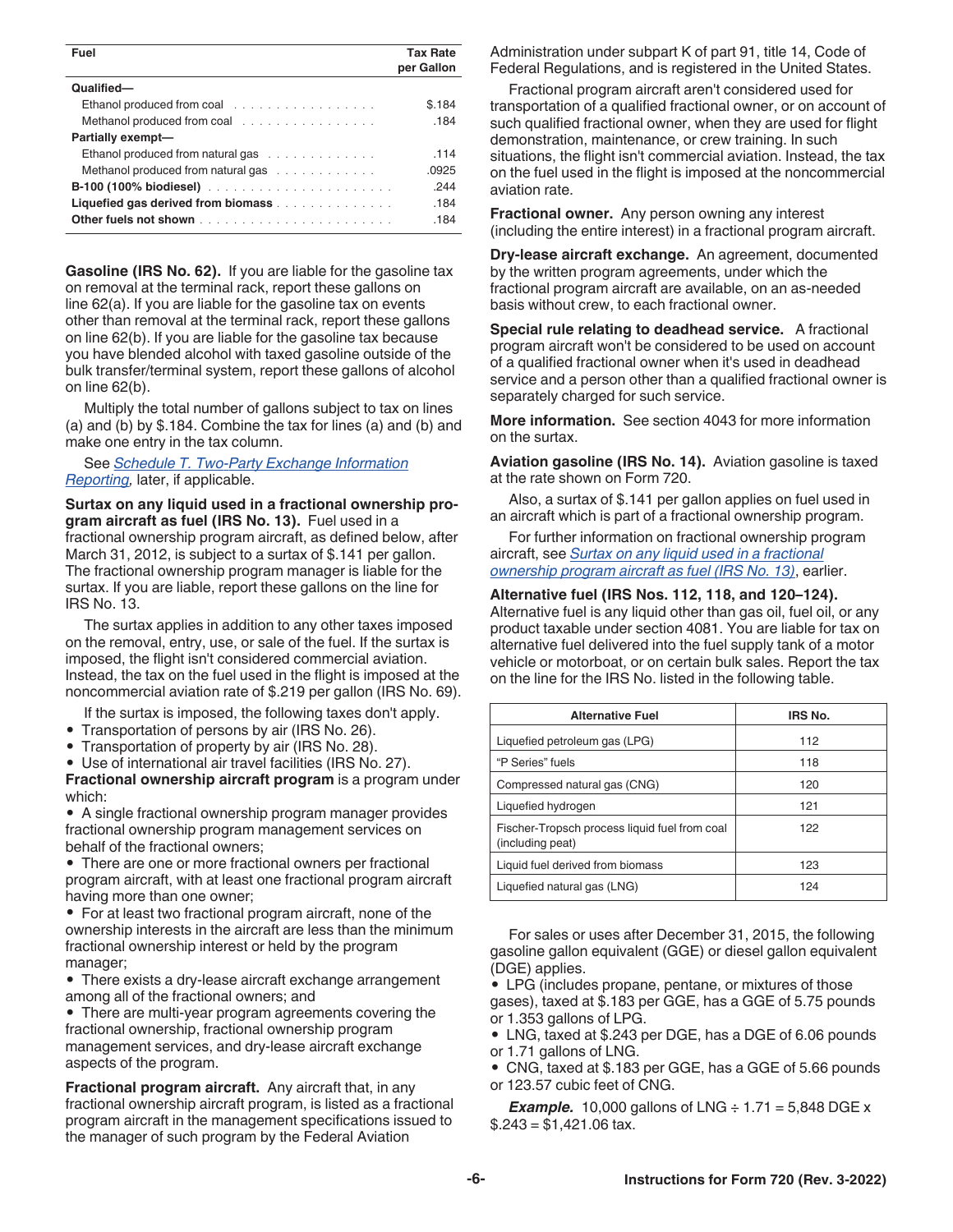### <span id="page-6-0"></span>**Retail Tax**

### **Truck, Trailer, and Semitrailer Chassis and Bodies, and Tractors (IRS No. 33)**

The tax is 12% of the sales price on the first retail sale of each unit. The tax applies to:

• Truck chassis and bodies, except truck chassis and bodies suitable for use with a vehicle with a gross vehicle weight (GVW) of 33,000 pounds or less;

• Trailer and semitrailer chassis and bodies, except trailer and semitrailer chassis and bodies suitable for use with a vehicle with a GVW of 26,000 pounds or less; and

• Tractors of the kind chiefly used for highway transportation in combination with a trailer or semitrailer, except tractors that have a GVW of 19,500 pounds or less and a gross combined weight of 33,000 pounds or less.

Generally, gross combined weight means the weight of a tractor and the weight of its trailer(s).

The tax imposed on parts and accessories sold on or in connection with the units listed above and the tax imposed on the separate purchase of parts and accessories for the units listed above don't apply to an idling reduction device, described next, or to insulation that has an R value of at least R35 per inch.

**Idling reduction device.** Any device or system of devices that provide the tractor with services, such as heat, air conditioning, and electricity, without the use of the main drive engine while the tractor is temporarily parked or stationary. The device must be affixed to the tractor and determined by the Administrator of the EPA, in consultation with the Secretary of Energy and Secretary of Transportation, to reduce idling while parked or stationary.

Figure the tax for each vehicle sold and enter the total for the quarter on the line for IRS No. 33.

**Gross vehicle weight.** The gross vehicle weight (GVW) means the maximum total weight of a loaded vehicle. Generally, this maximum total weight is the GVW rating provided by the manufacturer or determined by the seller of the completed article. The seller's GVW rating must be determined for excise tax purposes on the basis of the strength of the chassis frame and the axle capacity and placement. The seller may not take into account any readily attachable components (such as tires or rim assemblies) in determining the GVW. See Regulations section 145.4051-1(e)(3) for more information.

The following four classifications of truck body types meet the suitable-for-use standard and will be excluded from the retail excise tax.

• Platform truck bodies 21 feet or less in length.

• Dry freight and refrigerated truck van bodies 24 feet or less in length.

• Dump truck bodies with load capacities of 8 cubic yards or less.

• Refuse packer truck bodies with load capacities of 20 cubic yards or less.

**Section 4051(d) tire credit.** A tax credit may be claimed equal to the amount of tax that has been imposed on each tire that is sold on or in connection with the first retail sale of a taxable vehicle reported on IRS No. 33. Claim the section 4051(d) tire credit on Schedule C, line 14a.

### **Ship Passenger Tax**

**Transportation by water (IRS No. 29).** A tax is imposed on the operator of commercial ships. The tax is \$3 for each passenger on a commercial passenger ship that has berth or stateroom accommodations for at least 17 passengers if the trip is over 1 or more nights. A voyage extends "over 1 or more nights" if it lasts longer than 24 hours. The tax also applies to passengers on any commercial ship that transports passengers engaged in gambling aboard the ship beyond the territorial waters of the United States. Enter the number of passengers for the quarter on the line for IRS No. 29.

### **Other Excise Tax**

**Obligations not in registered form (IRS No. 31).** For obligations issued during the quarter, enter the principal amount of the obligation multiplied by the number of calendar years (or portion thereof) during the period beginning on the issue date and ending on the maturity date on the line for IRS No. 31.

### **Foreign Insurance Taxes**

**Policies issued by foreign insurers (IRS No. 30).** Enter the amount of premiums paid during the quarter on policies issued by foreign insurers. Multiply the premiums paid by the rates listed on Form 720 and enter the total for the three types of insurance on the line for IRS No. 30.

**Section 4371(3) tax on foreign reinsurance premiums no longer applies.** The 1% tax doesn't apply to premiums paid on a policy of reinsurance issued by one foreign reinsurer to another foreign insurer or reinsurer, under the situations described in Rev. Rul. 2008-15, 2008-12 I.R.B. 633. See Rev. Rul. 2016-03, 2016-3 I.R.B. 282, available at *[IRS.gov/IRB/2016-03\\_IRB#RR-2016-03](https://www.irs.gov/irb/2016-03_IRB#RR-2016-03)*.

*Who must file.* The person who pays the premium to the foreign insurer (or to any nonresident person such as a foreign broker) must pay the tax and file the return. Otherwise, any person who issued or sold the policy, or who is insured under the policy, is required to pay the tax and file the return.

*Treaty-based return positions under section 6114.*  Foreign insurers and reinsurers who take the position that a treaty of the United States overrules, or otherwise modifies, an internal revenue law of the United States must disclose such position. This disclosure must be made once a year on a statement which must report the payments of premiums that are exempt from the excise tax on policies issued by foreign insurers for the previous calendar year. This statement is filed with the first quarter Form 720, which is due before May 1 of each year.

You may be able to use Form 8833, Treaty-Based Return Position Disclosure Under Section 6114 or 7701(b), as a disclosure statement.

At the top of Form 720, write "Section 6114 Treaty." If you have no other transactions reportable on Form 720, complete Form 720 as follows.

1. If this is your final return, check the Final return box.

- 2. Write "None" on lines 1 and 3.
- 3. Sign the return.

You need an EIN to file Form 720. If you don't have an EIN, see *Employer Identification Number (EIN)*, earlier.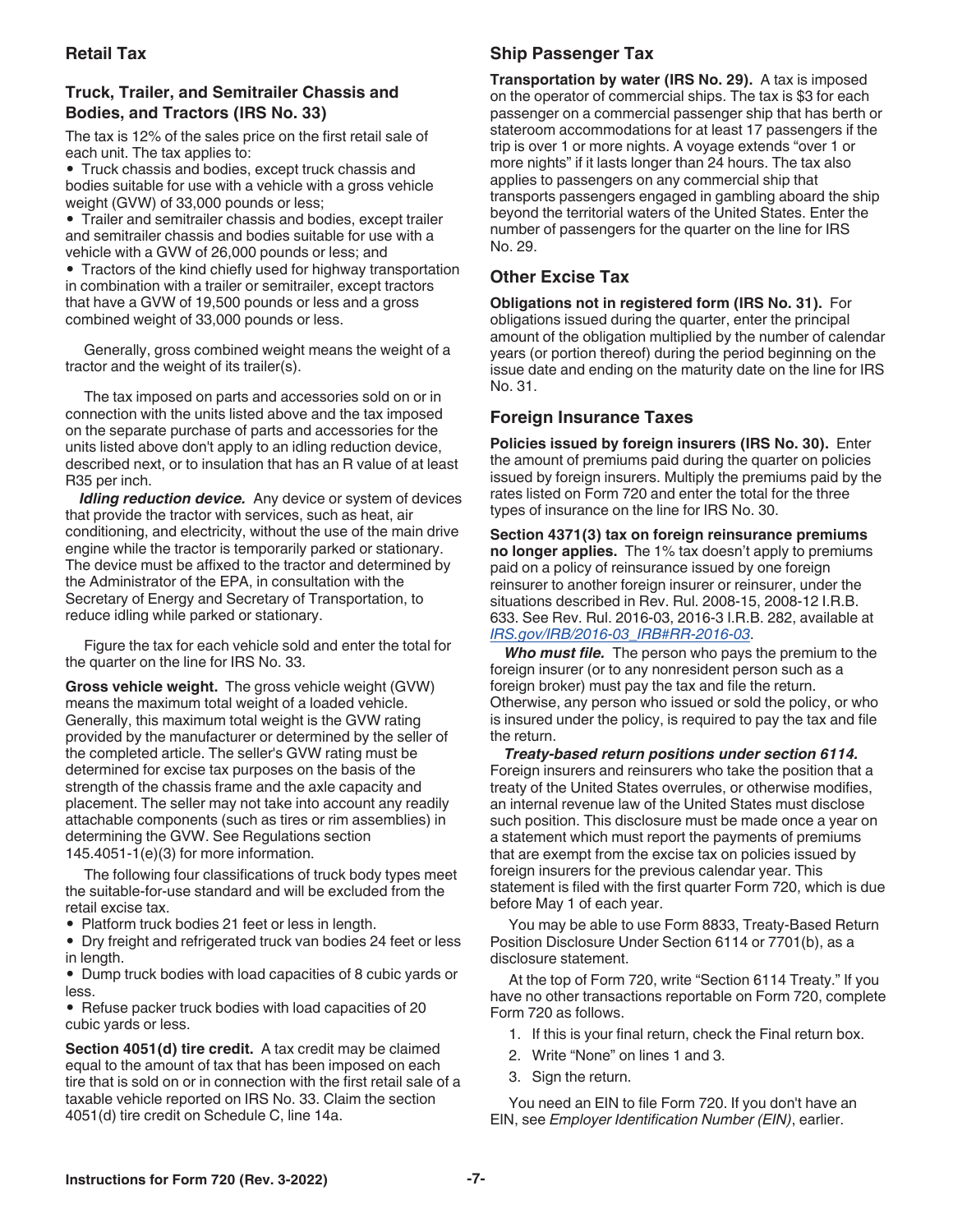<span id="page-7-0"></span>*Where to file your treaty-based return positions under section 6114.* All filers should mail Form 720 with the attached Form 8833 or disclosure statement to the address listed under *[Where To File](#page-1-0)*, earlier. See the *[Caution](#page-2-0)* under *[Private Delivery Services \(PDSs\)](#page-2-0)*, earlier.

#### **Manufacturers Taxes**



*Don't include the excise tax on coal in the sales price when determining which tax rate to use for IRS Nos.*  **cAUTION** 36, 37, 38, and 39.

**Underground mined coal (IRS Nos. 36 and 37).** The tax on underground mined coal is the lower of \$.50 per ton or 2% of the sales price. Enter on the line for IRS No. 36 the number of tons of underground mined coal sold at \$25 or more per ton. Enter on the line for IRS No. 37 the total sales price for all sales of underground mined coal sold at a selling price of less than \$25 per ton.

**Surface mined coal (IRS Nos. 38 and 39).** The tax on surface mined coal is the lower of \$.25 per ton or 2% of the sales price. Enter on the line for IRS No. 38 the number of tons of surface mined coal sold at \$12.50 or more per ton. Enter on the line for IRS No. 39 the total sales price for all sales of surface mined coal sold at a selling price of less than \$12.50 per ton.

**Taxable tires (IRS Nos. 108, 109, and 113).** A tax is imposed on taxable tires sold by the manufacturer, producer, or importer at the rate of \$.0945 (\$.04725 in the case of a bias ply tire or super single tire) for each 10 pounds of the maximum rated load capacity over 3,500 pounds. Figure the tax for each tire sold in each category as shown in the following chart and enter the total for the quarter on the line for IRS No. 108, 109, or 113. Enter the number of tires for each IRS No.

| IRS No. | <b>Taxable Tire Category</b>                                                                                 | Rate (for each 10<br>pounds of the<br>maximum rated load<br>capacity over 3,500<br>pounds) |
|---------|--------------------------------------------------------------------------------------------------------------|--------------------------------------------------------------------------------------------|
| 108     | Taxable tires other than<br>bias ply or super single<br>tires                                                | \$.0945                                                                                    |
| 109     | Taxable tires, bias ply or<br>super single tires (other<br>than super single tires<br>designed for steering) | .04725                                                                                     |
| 113     | Taxable tires, super<br>single tires designed for<br>steering                                                | .0945                                                                                      |

A **taxable tire** is any tire of the type used on highway vehicles if wholly or partially made of rubber and if marked according to federal regulations for highway use. A bias ply tire is a pneumatic tire on which the ply cords that extend to the beads are laid at alternate angles substantially less than 90 degrees to the centerline of the tread. A super single tire is a tire greater than 13 inches in cross section width designed to replace two tires in a dual fitment, but doesn't include any tire designed for steering.

**Gas guzzler tax (IRS No. 40).** Use Form 6197, Gas Guzzler Tax, to figure the liability for this tax. Attach Form 6197 to Form 720. The tax rates for the gas guzzler tax are shown on Form 6197.

*One-time filing.* If you import a gas guzzling automobile, you may be eligible to make a one-time filing of Form 720 and Form 6197 if you meet all of the following conditions.

• You don't import gas guzzling automobiles in the course of your trade or business.

• You aren't required to file Form 720 reporting excise taxes for the calendar quarter, except for a one-time filing.

Follow the steps below to make a one-time filing.

1. File Form 720 for the quarter in which you incur liability for the tax. See *[When To File](#page-1-0)*, earlier.

2. Pay the tax with Form 720. No deposits are required.

3. If you are an individual and don't have an EIN, enter your social security number (SSN) or individual taxpayer identification number (ITIN) on Form 720 and Form 720-V, Payment Voucher, in the space for the EIN.

4. Check the one-time filing box on the line for the gas guzzler tax.

**Vaccine taxes (IRS No. 97).** A tax is imposed on the sale or use of a vaccine manufactured, produced, or entered into the United States at \$.75 per dose if it:

• Contains diptheria toxoid, tetanus toxoid, pertussis bacteria, extracted or partial cell bacteria, specific pertussis antigens, or polio virus;

• Is against measles, mumps, rubella, hepatitis A, hepatitis B, chicken pox, rotavirus gastroenteritis, or human papillomavirus;

• Is any HIB (haemophilus influenza type B) vaccine;

• Is any meningococcal vaccine;

• Is any conjugate vaccine against streptococcus pneumonia; or

• Any trivalent vaccine against seasonal influenza or any other vaccine against seasonal influenza.

The effective date for the tax on any other vaccine against seasonal influenza is the later of August 1, 2013, or the date the Secretary of the Department of Health and Human Services lists a vaccine against seasonal influenza for purposes of compensation for any vaccine-related injury or death through the Vaccine Injury Compensation Trust Fund.

If any taxable vaccine is combined with one or more additional taxable vaccines, then the tax is imposed on each vaccine included in the combination.

*Example.* MMR contains three taxable vaccines: measles, mumps, and rubella. The tax per dose on MMR is \$2.25 (3 x \$.75).

Add the tax for each taxable vaccine and enter the total tax on the line for IRS No. 97.

### **Part II**

**Patient-centered outcomes research (PCOR) fee (IRS No. 133).** The PCOR fee is imposed on issuers of specified health insurance policies (section 4375) and plan sponsors of applicable self-insured health plans (section 4376) for policy and plan years ending on or after October 1, 2012. Generally, references to taxes on Form 720 include this fee.

*Specified health insurance policies.* For issuers of specified health insurance policies, the fee for a policy year ending on or after October 1, 2021, but before October 1, 2022, is \$2.66 (line 133(b)) (\$2.54 for a policy year ending on or after October 1, 2020, but before October 1, 2021 (line 133(a))), multiplied by the average number of lives covered under the policy for that policy year. Generally, issuers of specified health insurance policies must use one of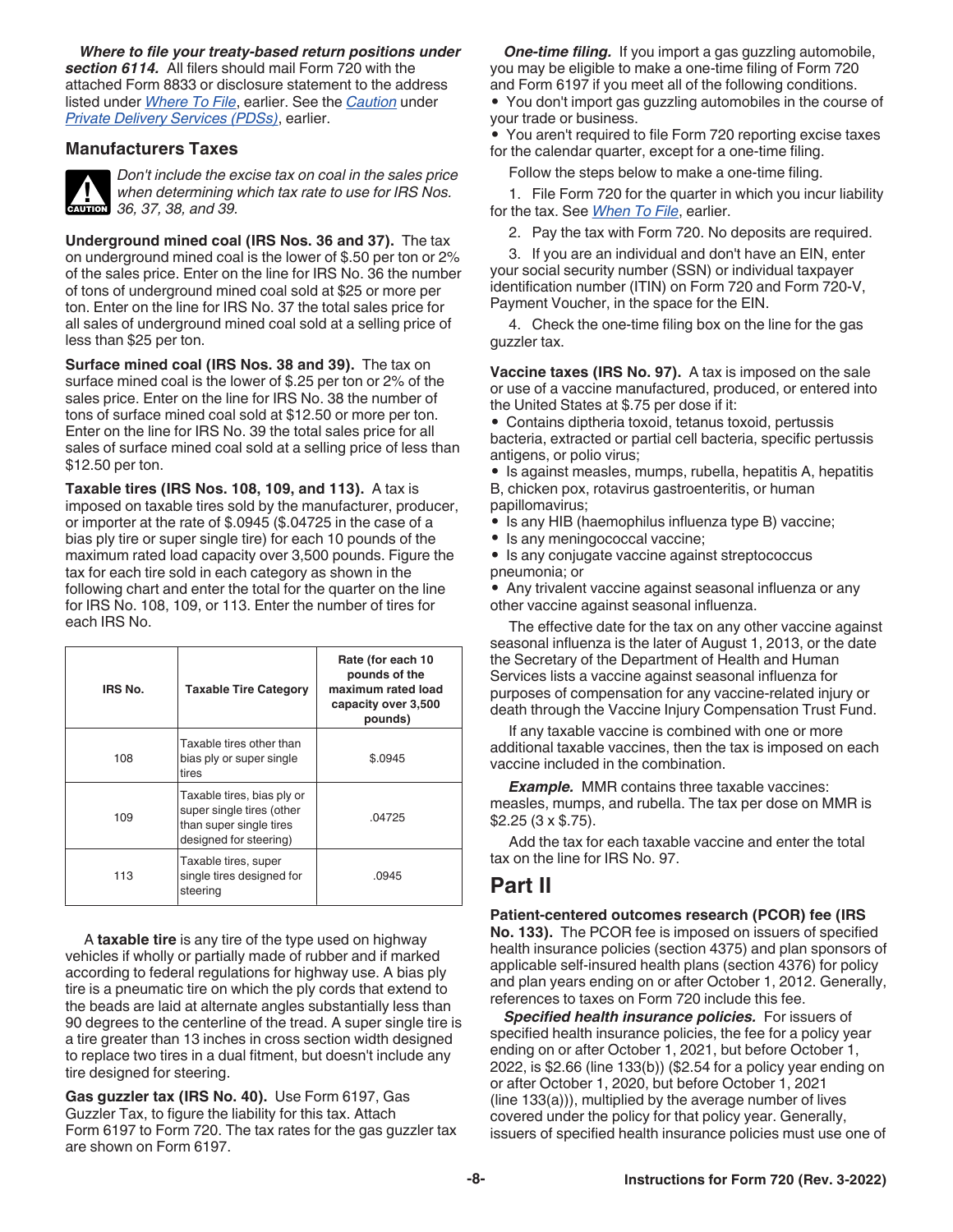<span id="page-8-0"></span>the following four alternative methods to determine the average number of lives covered under a policy for the policy year.

- 1. The actual count method.
- 2. The snapshot method.
- 3. The member months method.
- 4. The state form method.

*Applicable self-insured health plans.* For plan sponsors of applicable self-insured health plans, the fee for a plan year ending on or after October 1, 2020, but before October 1, 2021, is \$2.66 (line 133(d)) (\$2.54 for a policy year ending on or after October 1, 2019, but before October 1, 2020 (line 133(c))), multiplied by the average number of lives covered under the plan for that plan year. Generally, plan sponsors of applicable self-insured health plans must use one of the following three alternative methods to determine the average number of lives covered under a plan for the plan year.

- 1. Actual count method.
- 2. Snapshot method.
- 3. Form 5500 method.

**Reporting and paying the fee.** File Form 720 annually to report and pay the fee on the second quarter Form 720 no later than July 31 of the calendar year immediately following the last day of the policy year or plan year to which the fee applies. Because the rate used to determine the fee varies from year to year, you should determine the fee using the instructions for the second quarter Form 720. If you file Form 720 only to report the fee, don't file Form 720 for the first, third, or fourth quarter of the year. If you file Form 720 to report quarterly excise tax liability for the first, third, or fourth quarter of the year (for example, filers reporting the foreign insurance tax (IRS No. 30) don't make an entry on the line for IRS No. 133 on those filings).

Deposits aren't required for this fee, so issuers and plan sponsors aren't required to pay the fee using EFTPS. However, if the fee is paid using EFTPS, the payment should be applied to the second quarter. See *[Electronic deposit](#page-10-0)  [requirement](#page-10-0)* under *[Payment of Taxes](#page-9-0)*, later.

Report the average number of lives covered in column (a). Apply the applicable rate (*(b) Rate for avg. covered life*) and enter the fee in column (c).

Combine the fees for specified health insurance policies and applicable self-insured health plans and enter the total in the tax column on the line for IRS No. 133.

**More information.** For more information, including methods for calculating the average number of lives covered, see sections 4375, 4376, and 4377.

**Sport fishing equipment (other than fishing rods and fishing poles) (IRS No. 41).** The tax on sport fishing equipment is 10% of the sales price. The tax is paid by the manufacturer, producer, or importer. Taxable articles include reels, fly fishing lines (and other lines not over 130 pounds test), fishing spears, spear guns, spear tips, terminal tackle, fishing supplies and accessories, and any parts or accessories sold on or in connection with these articles. See Pub. 510 for a complete list of taxable articles. Add the tax on each sale during the quarter and enter the total on the line for IRS No. 41.

**Fishing rods and fishing poles (IRS No. 110).** The tax on fishing rods and fishing poles (and component parts) taxed at a rate of 10% will have a maximum tax of \$10 per article. The tax is paid by the manufacturer, producer, or importer. Add the tax on each sale during the quarter and enter the total on the line for IRS No. 110.

**Electric outboard motors (IRS No. 42).** The tax on an electric outboard motor is 3% of the sales price. The tax is paid by the manufacturer, producer, or importer. Add the tax on each sale during the quarter and enter the total on the line for IRS No. 42.

**Fishing tackle boxes (IRS No. 114).** The tax on fishing tackle boxes is 3% of the sales price. The tax is paid by the manufacturer, producer, or importer. Add the tax on each sale during the quarter and enter the total on the line for IRS No. 114.

**Bows, quivers, broadheads, and points (IRS No. 44).** The tax on bows is 11% of the sales price. The tax is paid by the manufacturer, producer, or importer. It applies to bows having a peak draw weight of 30 pounds or more. The tax is also imposed on the sale of any part or accessory suitable for inclusion in or attachment to a taxable bow and any quiver, broadhead, or point suitable for use with arrows described below. Add the tax on each sale during the quarter and enter the total on the line for IRS No. 44.

**Arrow shafts (IRS No. 106).** The tax on arrow shafts is increased to \$.55 per arrow shaft. The tax is paid by the manufacturer, producer, or importer of any arrow shaft (whether sold separately or incorporated as part of a finished or unfinished product) of a type used in the manufacture of any arrow which after its assembly meets either of the following conditions.

• It measures 18 inches or more in overall length.

• It measures less than 18 inches in overall length but is suitable for use with a taxable bow, described earlier.

*Exemption for certain wooden arrows.* The tax doesn't apply to any shaft made of all natural wood with no laminations or artificial means of enhancing the spine of such shaft (whether sold separately or incorporated as part of a finished or unfinished product) and used in the manufacture of any arrow which after its assembly meets both of the following conditions.

• It measures 5/16 of an inch or less in diameter.

• It isn't suitable for use with a taxable bow, described earlier.

Add the tax on each sale during the quarter and enter the total on the line for IRS No. 106.

### **Indoor Tanning Services Tax**

**Indoor tanning services (IRS No. 140).** The tax on indoor tanning service is 10% of the amount paid for that service. The tax is paid by the person paying for the indoor tanning service and is collected by the person receiving payment for the indoor tanning services.

**Who must file.** The person receiving the payment for indoor tanning services (collector) must collect and remit the tax and file the return. If the tax isn't collected for any reason, the collector is liable for the tax.

**Definition of indoor tanning services.** Indoor tanning service means a service employing any electronic product designed to incorporate one or more ultraviolet lamps and intended for the irradiation of an individual by ultraviolet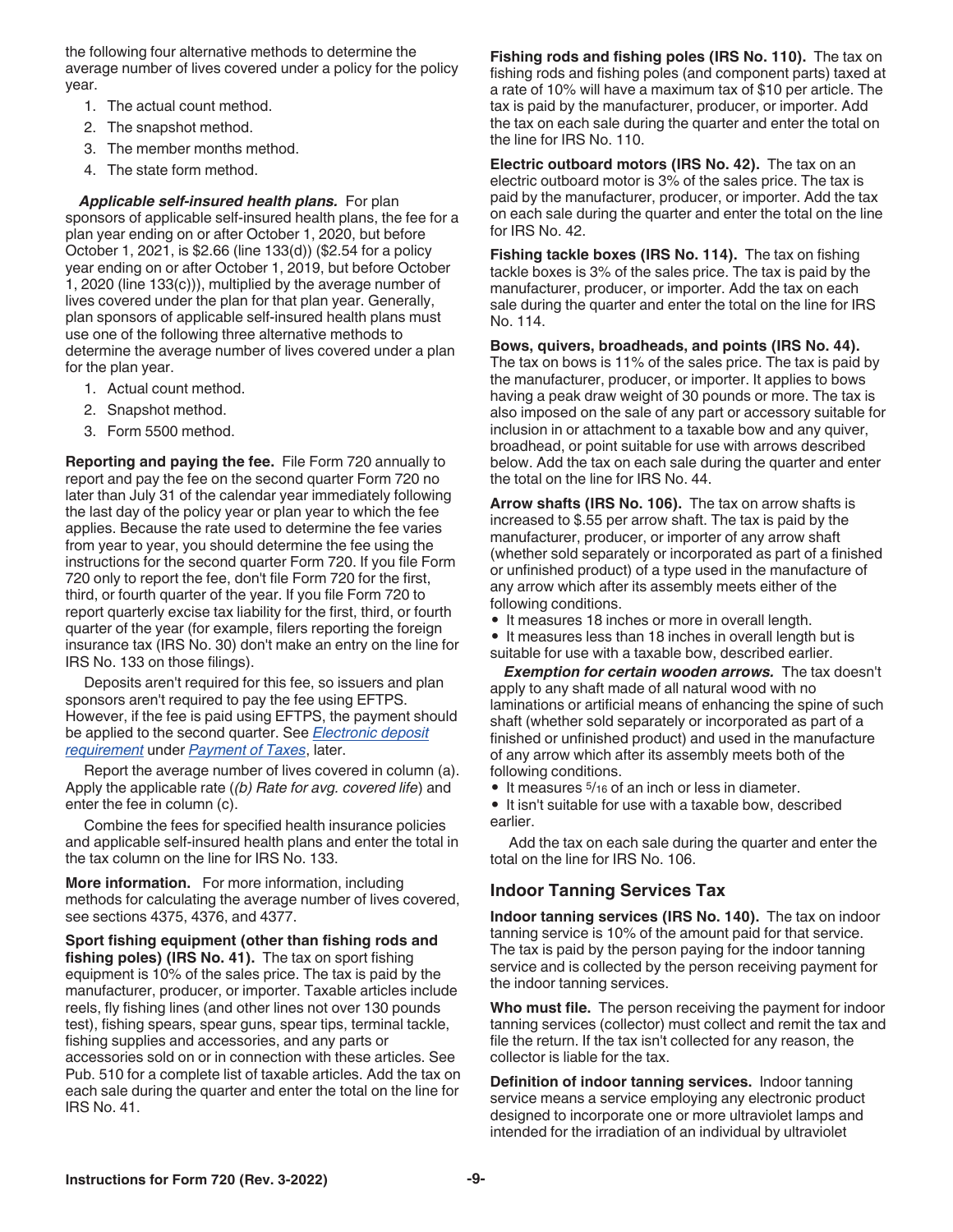<span id="page-9-0"></span>radiation, with wavelengths in air between 200 and 400 nanometers, to induce skin tanning. The term doesn't include phototherapy service performed by, and on the premises of, a licensed medical professional (such as a dermatologist, psychologist, or registered nurse). See Regulations section 49.5000B-1 for more information and special rules for qualified physical fitness facilities, undesignated payment cards, and bundled payments.

Enter the amount of indoor tanning services tax collected (or due for failing to collect the tax) for the quarter on the line for IRS No. 140.

### **Other Part II Taxes**

**Inland waterways fuel use tax (IRS No. 64).** If you are liable for the inland waterways fuel use tax, report the number of gallons subject to tax on the line for IRS No. 64. Certain fuels must also be reported under IRS No. 125 (discussed next).



*The inland waterways fuel use tax applies at the rate listed on Form 720. This is in addition to all other taxes imposed on the sale or use of the fuel.*<br> **CAUTION** taxes imposed on the sale or use of the fuel.

**Leaking underground storage tank (LUST) tax on inland waterways fuel use (IRS No. 125).** The LUST tax must be paid on any liquid fuel used on inland waterways that isn't subject to LUST tax under section 4041(d) or 4081. For example, gallons of Bunker C residual fuel oil must be reported under both IRS Nos. 64 and 125.

**Section 40 fuels (IRS No. 51).** An excise tax is imposed (recaptured) if you claim the second generation biofuel producer credit and you don't use the fuel for the purposes described under *Qualified Second Generation Biofuel Production* in the Instructions for Form 6478, Biofuel Producer Credit. When recapturing, you must pay a tax on each gallon of second generation biofuel at the rate you used to figure the credit.

The tax rate for second generation biofuel is \$1.01 per gallon. Fill in the number of gallons and the appropriate rate in the *Rate* column on the line for IRS No. 51.

**Biodiesel sold as but not used as fuel (IRS No. 117).**

You must pay a tax (recapture) on each gallon of biodiesel or renewable diesel on which a credit was claimed at the rate used to figure the credit if you:

- Use it (including a mixture) other than as a fuel;
- Buy it at retail and use it to create a mixture;
- Separate it from a mixture; or

• Use agri-biodiesel on which the small agri-biodiesel producer credit was claimed for a use not described under *Qualified Agri-Biodiesel Production* in the Instructions for Form 8864, Biodiesel and Renewable Diesel Fuels Credit.

The tax is \$1.00 per gallon of biodiesel, agri-biodiesel, and renewable diesel. An additional \$.10 is added if the agri-biodiesel benefited from the small agri-biodiesel producer credit. Fill in the number of gallons and the appropriate rate in the *Rate* column on the line for IRS No. 117. If more than one rate applies, leave the *Rate* column blank and attach a schedule showing the rates and number of gallons taxed at each rate.

### **Floor Stocks Tax**

**Ozone-depleting chemicals floor stocks tax (IRS No. 20).** Use Form 6627 to figure the liability for this tax. Enter the amount from Form 6627, Part IV, line 4, column (d), on the line for IRS No. 20. Attach Form 6627 to the Form 720 that is due July 31 of each year.

# **Part III**

**Line 4.** Report on Form 720, line 4, the total claims from Schedule C, line 15. See *[Schedule C. Claims](#page-11-0)*, later.

**Line 6.** Include on line 6 the amount from line 11 of your previous return that you applied to this return and the amount from Form 720-X, line 5b.

**Note.** Include on line 6 of your next return the amount from line 11 you want to have applied to that return.



*If you owe other federal tax, interest, or penalty, the overpayment on line 11 and line 7 will first be applied*  **c** overpayment on line 11<br> **CAUTION** to the unpaid amounts.

**Line 10.** If line 3 is more than line 9, enter the difference on line 10. You don't have to pay if line 10 is under \$1.00.

You may pay the amount shown on line 10 by EFTPS, check or money order, or, if filing electronically, electronic funds withdrawal (direct debit). If you pay by EFTPS or direct debit, don't file Form 720-V.



*If you don't deposit as required and, instead, pay the taxes with Form 720, you may be subject to a des CAUTION* penalty.

### **Payment of Taxes**

Generally, semimonthly deposits of excise taxes are required. A **semimonthly period** is the first 15 days of a month (the first semimonthly period) or the 16th through the last day of a month (the second semimonthly period).

However, no deposit is required for the situations listed below. The taxes are payable with the return.

• The net liability for taxes listed on Form 720, Part I, doesn't exceed \$2,500 for the quarter.

• The gas guzzler tax is being paid on a one-time filing. See *Gas guzzler tax (IRS No. 40)*, earlier.

• The patient-centered outcomes research fee is being paid with a second quarter Form 720. See *[Patient-centered](#page-7-0)  [outcomes research \(PCOR\) fee \(IRS No. 133\)](#page-7-0)*, earlier.

• The liability is for taxes listed on Form 720, Part II, except the floor stocks tax, which generally requires a single deposit.

**Special rule for deposits of taxes in September 2022.** If you are required to make deposits, see the chart below. The special rule doesn't apply to taxes not required to be deposited (see *Payment of Taxes*, earlier). See Regulations sections 40.6302(c)-2 and 40.6302(c)-3 for rules to figure the net tax liability for the deposits due in September.

|  | <b>Additional Deposit of Taxes in September 2022</b> |  |
|--|------------------------------------------------------|--|
|  |                                                      |  |

| For the period                                                                                                             |                     |                      |                      |
|----------------------------------------------------------------------------------------------------------------------------|---------------------|----------------------|----------------------|
| <b>Type of Tax</b>                                                                                                         | <b>Beginning on</b> | Ending on            | Due Date             |
| Regular<br>method taxes<br>Alternative<br>method taxes<br>(IRS Nos. 22,<br>26, 27, and 28)<br>(based on<br>amounts billed) | Sept. 16<br>Sept. 1 | Sept. 26<br>Sept. 11 | Sept. 29<br>Sept. 29 |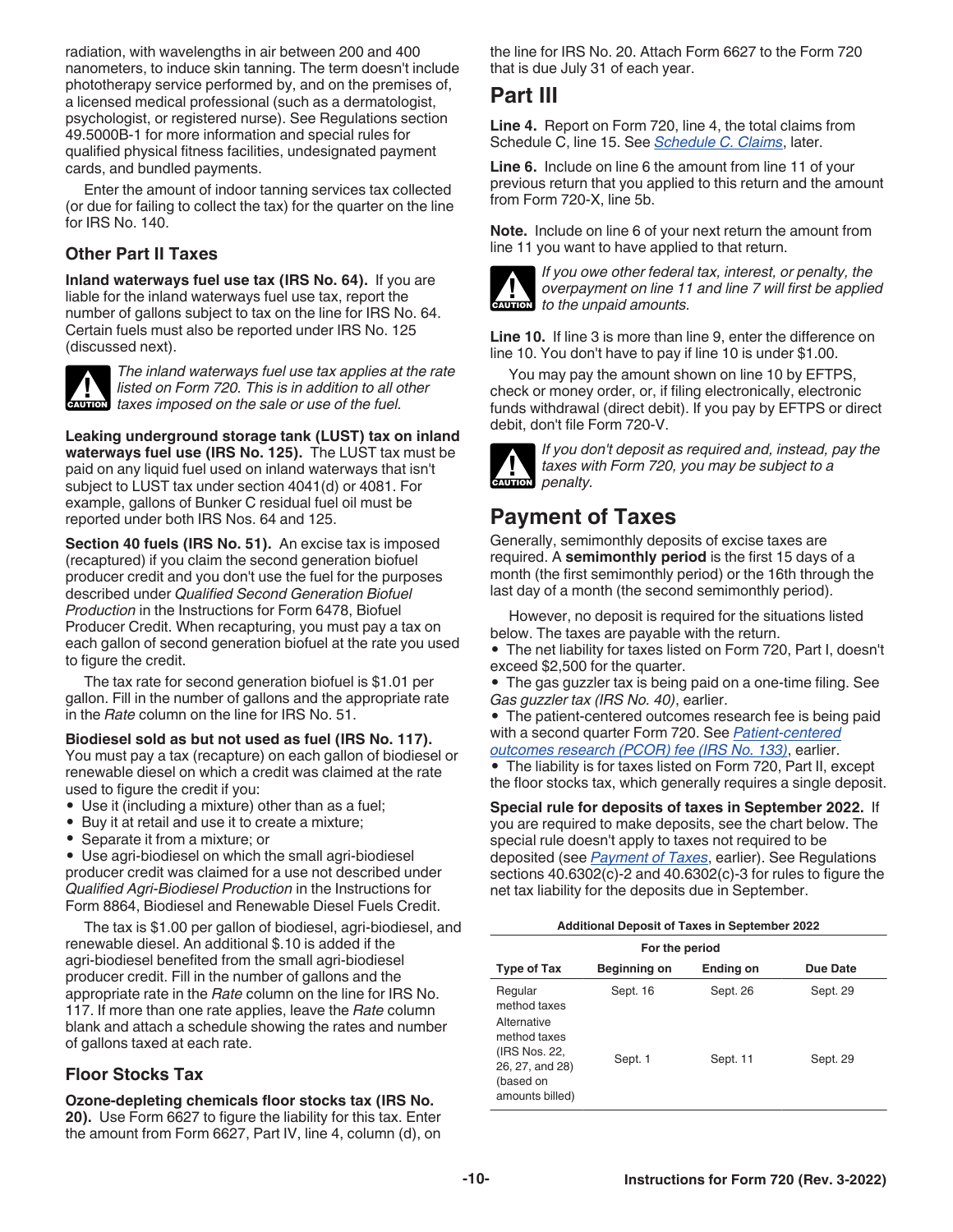<span id="page-10-0"></span>

### **How To Make Deposits**

To avoid a penalty, make your deposits timely and don't mail your deposits directly to the IRS. Records of your deposits will be sent to the IRS for crediting to your accounts.

**Electronic deposit requirement.** You must deposit all depository taxes (such as excise tax, employment tax, or corporate income tax) by electronic funds transfer.

*Depositing on time.* For EFTPS deposits to be on time, you must initiate the transaction at least 1 day before the date the deposit is due (before 8:00 p.m. Eastern time).

If a deposit is due on a day that isn't a business day or legal holiday, see below under *When To Make Deposits*. The term "legal holiday" means any legal holiday in the District of Columbia.

**Same-day wire payment option.** If you fail to submit a deposit transaction on EFTPS by 8:00 p.m. Eastern time the day before the date a deposit is due, you can still make your deposit on time by using the Federal Tax Collection Service (FTCS). To use the same-day wire payment method, you will need to make arrangements with your financial institution ahead of time. Please check with your financial institution regarding availability, deadlines, and costs. Your financial institution may charge you a fee for payments made this way. To learn more about the information you will need to provide your financial institution to make a same-day wire payment, go to *[IRS.gov/SameDayWire](https://www.irs.gov/samedaywire)*.



*You will automatically be enrolled in EFTPS when you apply for an EIN. You will receive a separate mailing containing instructions for activating your EFTPS enrollment after you receive your EIN.*

### **When To Make Deposits**

There are two methods for determining deposits: the regular method and the alternative method.

The regular method applies to all taxes on Form 720, Part I, except for communications and air transportation taxes if deposits are based on amounts billed or tickets sold, rather than on amounts actually collected. See *Alternative method (IRS Nos. 22, 26, 27, and 28)* below.

If you are depositing more than one tax under a method, combine all the taxes under the method and make one deposit for the semimonthly period.

**Regular method.** The deposit of tax for a semimonthly period is due by the 14th day following that period. Generally, this is the 29th day of a month for the first semimonthly period and the 14th day of the following month for the second semimonthly period. If the 14th or the 29th day falls on a Saturday, Sunday, or legal holiday, you **must** make the deposit by the immediately **preceding** day that isn't a Saturday, Sunday, or legal holiday.

**Alternative method (IRS Nos. 22, 26, 27, and 28).**  Deposits of communications and air transportation taxes may be based on taxes included in amounts billed or tickets sold during a semimonthly period instead of on taxes actually collected during the period. Under the alternative method, the tax included in amounts billed or tickets sold during a

semimonthly period is considered collected during the first 7 days of the second following semimonthly period. The deposit of tax is due by the third business day after the seventh day of that period.

*Example.* The tax included in amounts billed or tickets sold for the period June 16–30, 2022, is considered collected from July 16–22, 2022, and must be deposited by July 27, 2022.

To use the alternative method, you must keep separate accounts of the tax included in amounts billed or tickets sold during the month and report on Form 720 the tax included in amounts billed or tickets sold and not the amount of tax that is actually collected. For example, amounts billed in December, January, and February are considered collected during January, February, and March and are reported on Form 720 as the tax for the first quarter of the calendar year.

The separate account for each month must reflect:

1. All items of tax included in amounts billed or tickets sold during the month, and

2. Other items of adjustment relating to tax for prior months (within the statute of limitations on credits or refunds).

The separate account for any month can't include an adjustment resulting from a refusal to pay or inability to collect unless the refusal has been reported to the IRS. See *[Communications and Air Transportation Taxes Uncollected](#page-3-0) [Tax Report](#page-3-0)*, earlier.

The net tax liability that is considered collected during the semimonthly period must be either:

• The net amount of tax reflected in the separate account for the corresponding semimonthly period of the preceding month, or

• One-half of the net amount of tax reflected in the separate account for the preceding month.

### **Amount To Deposit**

Deposits of taxes for a semimonthly period must be at least 95% of the amount of net tax liability for that period, unless the safe harbor rule applies. See *Safe Harbor Rule*, later.

The net tax liability for a semimonthly period is the total liability for the period minus any claims allowed on Schedule C for the period. Net tax liability for a semimonthly period may be figured by dividing the net tax liability for the month by 2, provided this method of computation is used for all semimonthly periods in the calendar quarter.



*The net tax liability for a semimonthly period isn't reduced by any amounts from Form 720-X.*

### **Safe Harbor Rule**

The safe harbor rule applies separately to deposits under the regular method and the alternative method. Persons who filed Form 720 for the lookback quarter (the second calendar quarter preceding the current quarter) are considered to meet the semimonthly deposit requirement if the deposit for each semimonthly period in the current quarter is at least 1/<sup>6</sup> (16.67%) of the net tax liability reported for the lookback quarter.

For the semimonthly period for which the additional deposit is required (September 1–11 and 16–26), the additional deposit must be at least 11/90 (12.23%) of the net tax liability reported for the lookback quarter. Also, the total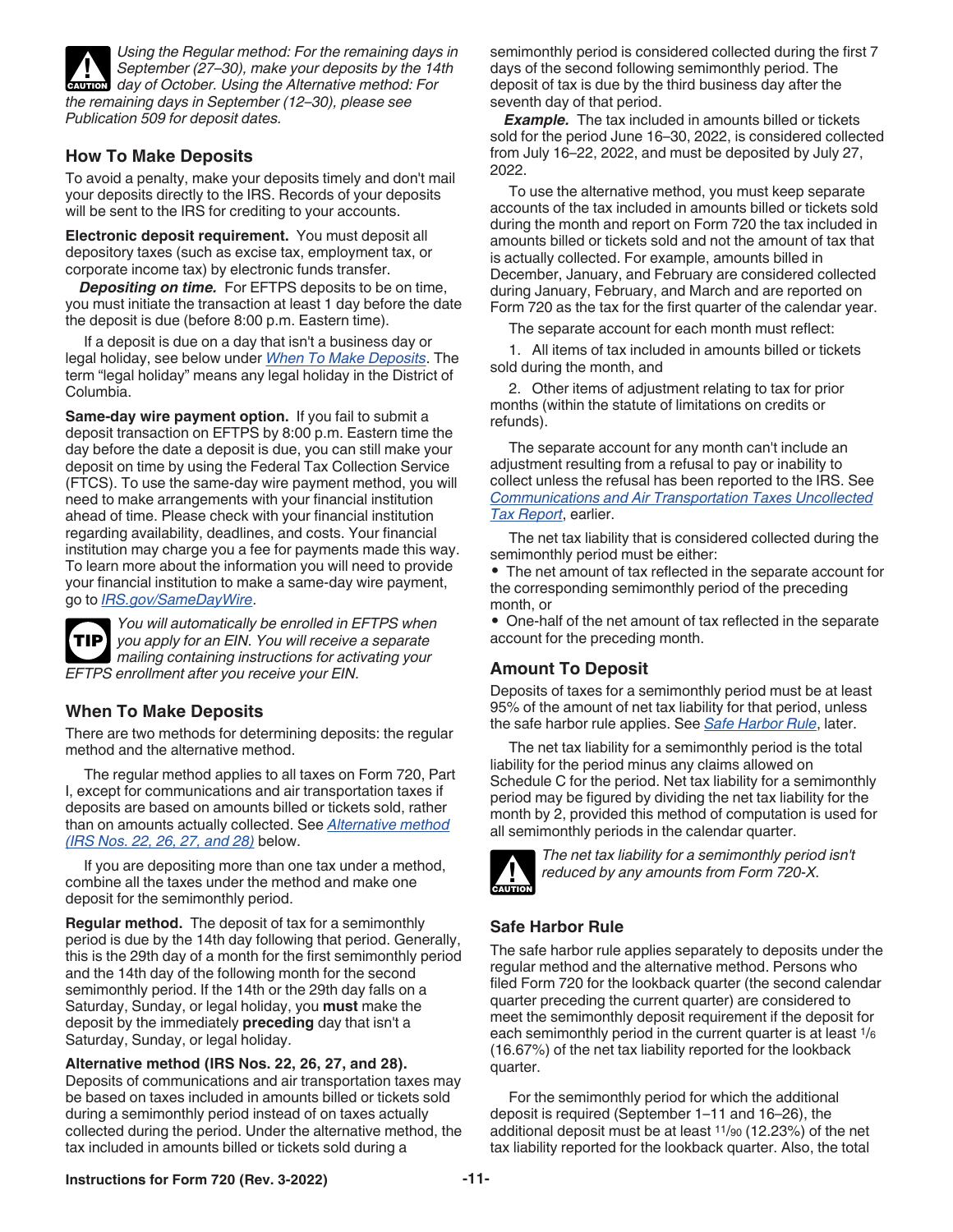<span id="page-11-0"></span>deposit for that semimonthly period must be at least 1/<sup>6</sup> (16.67%) of the net tax liability reported for the lookback quarter.

*Exceptions.* The safe harbor rule doesn't apply to the following quarters.

• The first and second quarters beginning on or after the effective date of an increase in the rate of tax unless the deposit of taxes for each semimonthly period in the calendar quarter is at least 1/6 (16.67%) of the tax liability you would have had for the lookback quarter if the increased rate of tax had been in effect for that lookback quarter.

• Any quarter if liability includes any tax not in effect throughout the lookback quarter.

• For deposits under the alternative method, any quarter if liability includes any tax not in effect throughout the lookback quarter and the month preceding the lookback quarter.

**Requirements to be met.** For the safe harbor rule to apply, you must pay any underpayment for the current quarter by the due date of the return and check the box on line 5 of Form 720.



*The IRS may withdraw the right to make deposits of tax using the safe harbor rule from any person not*  **caution** *complying with these rules.* 

### **Online Payment Agreement**

If you can't pay the full amount of tax owed, you can apply for an installment agreement online. You can apply for an installment agreement online if the total amount you owe in combined tax, penalties, and interest is \$25,000 (\$50,000 for individuals) or less, and you've filed all required returns. To apply using the Online Payment Agreement Application, go to *[IRS.gov/OPA](https://www.irs.gov/opa)*.

### **Schedule A. Excise Tax Liability**

**How to complete.** Complete Schedule A to record net tax liabilities for Form 720, Part I, taxes for each semimonthly period in a quarter even if your net liability is under \$2,500.

The following table will help you determine which boxes to complete on Schedule A.

| IF you are reporting<br>under the | <b>THEN you report</b><br>on line | AND enter the net<br>tax liability in<br>boxes |
|-----------------------------------|-----------------------------------|------------------------------------------------|
| regular method                    |                                   | $A-G.$                                         |
| alternative method                | 2                                 | $M-S$ .                                        |

If you are reporting more than one type of tax on lines 1 and 2:

1. Add the net tax liability for each tax for each semimonthly period, and

2. Enter the total in the applicable box.

*Additional rules.* Report communications and air transportation taxes based on:

• Actual collections on line 1, or

• Amounts billed or tickets sold on line 2. The amount of tax to report for a semimonthly period is the net amount that is considered collected during that period.

**Example.** Under the alternative method, the amounts billed for communications services from June 1-15, 2022, are considered collected during the period July 1-7, 2022, and

are reported for the third quarter of 2022 on Schedule A in box **M**, not the first quarter of 2022.

**Reporting tax liability under the special September rule.**  An additional reporting is required under the special September rule as follows:

| Regular method taxes     | Enter the liability for the period beginning<br>September 26/27 and ending September 30<br>in hox $F$ .                                                                                                                                                                                                                                                    |
|--------------------------|------------------------------------------------------------------------------------------------------------------------------------------------------------------------------------------------------------------------------------------------------------------------------------------------------------------------------------------------------------|
| Alternative method taxes | Enter the tax included in the amounts billed<br>or tickets sold for the period beginning<br>September 11/12 and ending September 15<br>in box M of the fourth quarter return. Enter<br>the tax included in amounts billed or tickets<br>sold during the period beginning September<br>16 and ending September 30 in box N of the<br>fourth quarter return. |

### **Schedule T. Two-Party Exchange Information Reporting**

In a two-party exchange, the receiving person, not the delivering person, is liable for the tax imposed on the removal of taxable fuel from the terminal at the terminal rack. A two-party exchange means a transaction (other than a sale) where the delivering person and receiving person are both taxable fuel registrants and all of the following occur.

• The transaction includes a transfer from the delivering person, who holds the inventory position for the taxable fuel in the terminal as reflected in the records of the terminal operator.

• The exchange transaction occurs before or at the same time as completion of removal across the rack by the receiving person.

• The terminal operator in its records treats the receiving person as the person that removes the product across the terminal rack for purposes of reporting the transaction on Form 720-TO, Terminal Operator Report.

• The transaction is the subject of a written contract.

**Information reporting.** Schedule T is used to report gallons of taxable fuel:

• Received in a two-party exchange within a terminal—these gallons must also be included on the appropriate line on Form 720, page 1; or

• Delivered in a two-party exchange with a removal across the rack.

Enter all gallons of fuel received or delivered in a two-party exchange within a terminal for the applicable fuel.

### **Schedule C. Claims**

Complete all information requested for each line, including Month your income tax year ends and Period of claim. Enter the month as "MM." Enter the period of claim as "MM/DD/ YYYY – MM/DD/YYYY." Your claim will be disallowed if you don't follow the required procedures or don't provide all the required information. Also, you are certifying to the applicable statement(s) on Schedule C when you make a claim. See Pub. 510 for more information.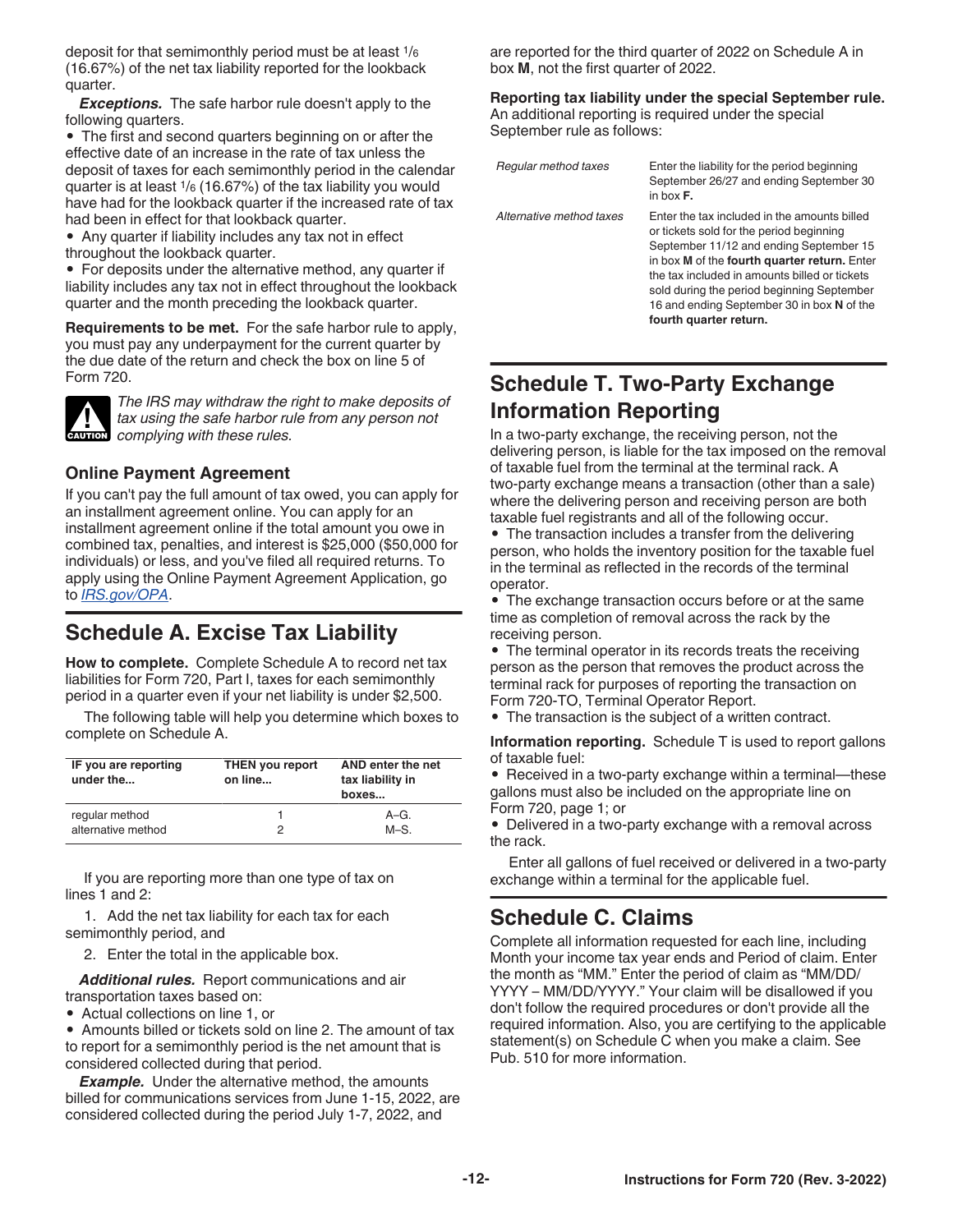<span id="page-12-0"></span>

*You must include in gross income (income tax return) the amount from line 4 of Form 720 if you took a deduction on the income tax return that included the amount of the taxes and that deduction reduced the income tax liability. See Pub. 510 for more information.* **CAUTION**

Don't use Schedule C:

• If you aren't reporting a liability on Form 720, Part I or Part II;

• For amounts you will claim or have claimed on Form 4136, Credit for Federal Tax Paid on Fuels, or as a refund on Form 8849, Claim for Refund of Excise Taxes, and its separate schedules;

• To make adjustments to liability reported on Forms 720 filed for prior quarters (instead use Form 720-X);

• If you are seeking a refund of the surtax on any liquid used in a fractional ownership program aircraft as fuel (IRS No. 13) (instead, use Form 720-X); or

• To request an abatement or refund of interest under section 6404(e) (due to IRS errors or delays) or an abatement or refund of a penalty or addition to tax under section 6404(f) (due to erroneous IRS written advice). Instead, use Form 843, Claim for Refund and Request for Abatement. Also, use Form 843 to request refund of the penalty under section 6715 for misuse of dyed fuel.

### **Type of Use Table**

The following table lists the nontaxable uses of fuels. You must enter the number from the table in the *Type of use*  column as required.

| No.            | Type of use                                                                                                                                                                                                |
|----------------|------------------------------------------------------------------------------------------------------------------------------------------------------------------------------------------------------------|
| 1              | On a farm for farming purposes                                                                                                                                                                             |
| 2              | Off-highway business use (for business use other than in<br>a highway vehicle registered or required to be registered<br>for highway use) (other than use in mobile machinery)                             |
| 3              | Export                                                                                                                                                                                                     |
| 4              | In a boat engaged in commercial fishing                                                                                                                                                                    |
| 5              | In certain intercity and local buses                                                                                                                                                                       |
| 6              | In a qualified local bus                                                                                                                                                                                   |
| $\overline{7}$ | In a bus transporting students and employees of schools<br>(school buses)                                                                                                                                  |
| 8              | For diesel and kerosene (other than kerosene used in<br>aviation) used other than as a fuel in the propulsion engine<br>of a train or diesel-powered highway vehicle (but not<br>off-highway business use) |
| 9              | In foreign trade                                                                                                                                                                                           |
| 10             | Certain helicopter and fixed-wing aircraft uses                                                                                                                                                            |
| 11             | Exclusive use by a qualified blood collector organization                                                                                                                                                  |
| 12             | In a highway vehicle owned by the United States that isn't<br>used on a highway                                                                                                                            |
| 13             | Exclusive use by a nonprofit educational organization                                                                                                                                                      |
| 14             | Exclusive use by a state, political subdivision of a state, or<br>the District of Columbia                                                                                                                 |
| 15             | In an aircraft or vehicle owned by an aircraft museum                                                                                                                                                      |
| 16             | In military aircraft                                                                                                                                                                                       |

**Claim requirements for lines 1–6 and lines 14b–14d.**  The following requirements must be met.

1. The amount of the claim must be at least \$750 (combining amounts on lines 1, 2, 3, 4, 5, 6, 14b, 14c, and 14d). This amount may be met by:

a. Making a claim for fuel used during any quarter of a claimant's income tax year, or

b. Aggregating amounts from any quarters of the claimant's income tax year for which no other claim has been made.

2. Claims must be filed during the first quarter following the last quarter of the claimant's income tax year included in the claim. For example, a calendar year income taxpayer's claim for the first quarter is due June 30 if filed on Form 8849. However, Form 720 must be filed by April 30.

3. Only one claim may be filed for any quarter.

4. The fuel must have been used for a nontaxable use during the period of claim.

5. The ultimate purchaser is the only person eligible to make the claim.

If requirements 1–3 above aren't met, see *Annual Claims*, later.

*Exported taxable fuel.* The claim rates for exported taxable fuel are listed on lines 1b, 2c, 3e, and 4d, and in the instructions for lines 14b and 14c. Taxpayers making a claim for exported taxable fuel must include with their records proof of exportation. Proof of exportation includes:

• A copy of the export bill of lading issued by the delivering carrier,

• A certificate by the agent or representative of the export carrier showing actual exportation of the fuel,

• A certificate of lading signed by a customs officer of the foreign country to which the fuel is exported, or

• A statement of the foreign consignee showing receipt of the fuel.

### **Line 1. Nontaxable Use of Gasoline**

**Allowable uses.** The gasoline must have been used during the period of claim for type of use 2, 4, 5, 7, or 12. For exported gasoline, see *Exported taxable fuel,* earlier. Type of use 2 doesn't include any personal use or use in a motorboat.

### **Line 2. Nontaxable Use of Aviation Gasoline**

**Allowable uses.** For line 2b, the aviation gasoline must have been used during the period of claim for type of use 9, 10, or 16. For exported aviation gasoline, see *Exported taxable fuel,* earlier.

For line 2d, the aviation gasoline must have been used during the period of claim for type of use 9. This claim is made in addition to the claim made on line 2b for type of use 9.

### **Line 3. Nontaxable Use of Undyed Diesel**



*Ultimate purchasers use line 3d to make claims for diesel used on a farm for farming purposes.*

**Allowable uses.** For line 3a, the diesel must have been used during the period of claim for type of use 2, 6, 7, 8, or 12. For exported undyed diesel, see *Exported taxable fuel,*  earlier. Type of use 2 doesn't include any personal use or use in a motorboat. Type of use 8 includes use as heating oil and use in a motorboat.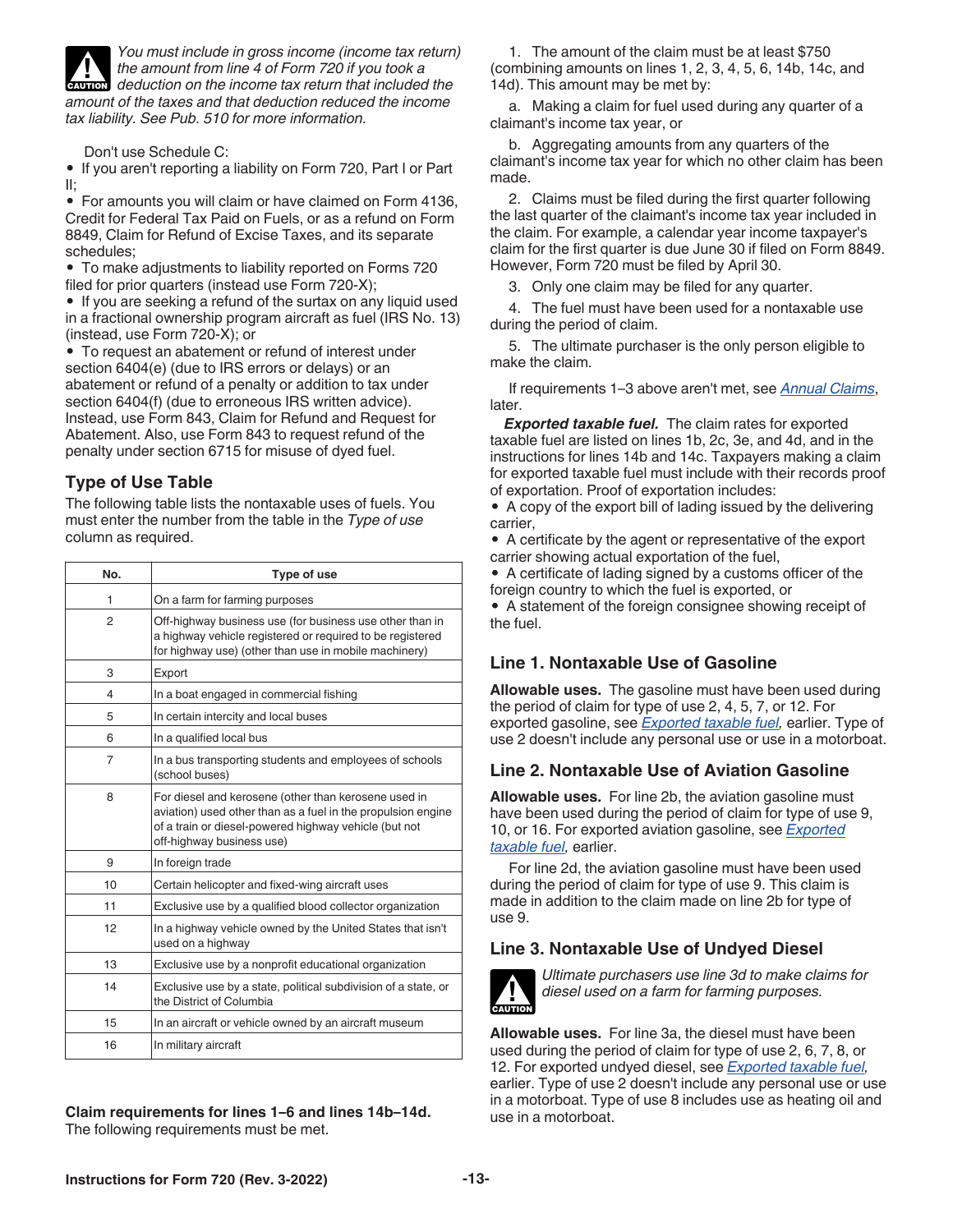### **Line 4. Nontaxable Use of Undyed Kerosene (Other Than Kerosene Used in Aviation)**

**Allowable uses.** For line 4a, the kerosene must have been used during the period of claim for type of use 2, 6, 7, 8, or 12. For exported undyed kerosene, see *[Exported taxable](#page-12-0) [fuel](#page-12-0),* earlier. Type of use 2 doesn't include any personal use or use in a motorboat. Type of use 8 includes use as heating oil and use in a motorboat.

For lines 4e and 4f, the kerosene must have been used during the period of claim for type of use 2.

### **Line 5. Kerosene Used in Aviation**

**Claimant.** For lines 5a and 5b, the ultimate purchaser of kerosene used in commercial aviation (other than foreign trade) is eligible to make this claim. For lines 5c, 5d, and 5e, the ultimate purchaser of kerosene used in noncommercial aviation (except for nonexempt, noncommercial aviation and exclusive use by a state, political subdivision of a state, or the District of Columbia) is eligible to make this claim. Claimant certifies that the right to make the claim hasn't been waived.

**Allowable uses.** For lines 5a and 5b, the kerosene must have been used during the period of claim in commercial aviation. If the claimant buys kerosene partly for use in commercial aviation and partly for use in noncommercial aviation, see the rules in Notice 2005-80, section 3(e)(3).

For lines 5c and 5d, the kerosene must have been used during the period of claim for type of use 1, 9, 10, 11, 13, 15, or 16.

For line 5e, the kerosene must have been used during the period of claim for type of use 9. This claim is made in addition to the claim made on lines 5c and 5d for type of use 9.

### **Line 6. Nontaxable Use of Alternative Fuel**

**Claimant.** The ultimate purchaser of the taxed alternative fuel is the only person eligible to make this claim.

**Allowable uses.** The alternative fuel must have been used during the period of claim for type of use 1, 2, 4, 5, 6, 7, 11, 13, 14, or 15.

**Type of use 5.** Write "Bus" in the space to the left of the *Type of use* column. Enter the correct claim rate in the *Rate*  column. The claim rates for type of use 5 are listed below.

| Line number                                                             | Claim rate: Type of use 5 |  |
|-------------------------------------------------------------------------|---------------------------|--|
| 6a                                                                      | $$.109*$                  |  |
| 6b                                                                      | .110                      |  |
| 6c                                                                      | $.109**$                  |  |
| 6d                                                                      | .110                      |  |
| 6e                                                                      | .17                       |  |
| 6f                                                                      | .17                       |  |
| 6g                                                                      | $.169***$                 |  |
| 6h                                                                      | .110                      |  |
| * This is the claim rate per GGE (5.75 pounds or 1.353 gallons of LPG). |                           |  |

\*\* This is the claim rate per GGE (5.66 pounds or 123.57 cubic feet of CNG). \*\*\* This is the claim rate per DGE (6.06 pounds or 1.71 gallons of LNG).

*Type of use 5 example.* 10,000 gallons of LPG ÷ 1.353  $= 7,391$  GGE x  $$.109 = $805.62$  claim amount.

### **Information for Claims on Lines 7–11**

**Registration number.** To make an ultimate vendor claim on lines 7–11, you must be registered. Enter your registration number, including the prefix (for prefixes, see the instructions for Form 637, Application for Registration), on the applicable line for your claim. If you aren't registered, use Form 637 to apply for a registration number.

**Required certificates or waivers.** The required certificates or waivers for lines 7–11 are listed in the line instructions and are available in Pub. 510.

### **Line 7a. Sales by Registered Ultimate Vendors of Undyed Diesel**

**Claimant.** For line 7a, the registered ultimate vendor of the diesel is the only person eligible to make this claim and has obtained the required certificate from the buyer and has no reason to believe any information in the certificate is false. See *Model Certificate P* in Pub. 510. Only one claim may be filed for any gallon of diesel.

**Allowable sales.** The fuel must have been sold during the period of claim for the exclusive use by a state or local government (including essential government use by an Indian tribal government).

**Claim requirements.** The following requirements must be met.

1. The claim must be for diesel sold during a period that is at least 1 week.

2. The amount of the claim must be at least \$200. To meet this minimum requirement, amounts from lines 7, 8, and 9 may be combined.

3. Claims must be filed by the last day of the first quarter following the earliest quarter of the claimant's income tax year included in the claim. For example, a calendar year income taxpayer's claim for the first quarter is due June 30 if filed on Form 8849. However, Form 720 must be filed by April 30.

If requirements 1–3 above aren't met, see *Annual Claims*, later.

**Registration number.** Enter your UV registration number in the space provided.

**Information to be submitted.** For claims on line 7a, attach a separate sheet with the name and TIN of each governmental unit to whom the diesel was sold and the number of gallons sold to each.

### **Line 7b. Sales by Registered Ultimate Vendors of Undyed Diesel for Use in Certain Intercity and Local Buses**

**Claimant.** For line 7b, the registered ultimate vendor of the diesel is eligible to make a claim only if the buyer waives his or her right to make the claim by providing the registered ultimate vendor with an unexpired waiver. See *Model Waiver N* in Pub. 510. Only one claim may be filed for any gallon of diesel.

**Claim requirements.** The following requirements must be met.

1. The claim must be for diesel sold during a period that is at least 1 week.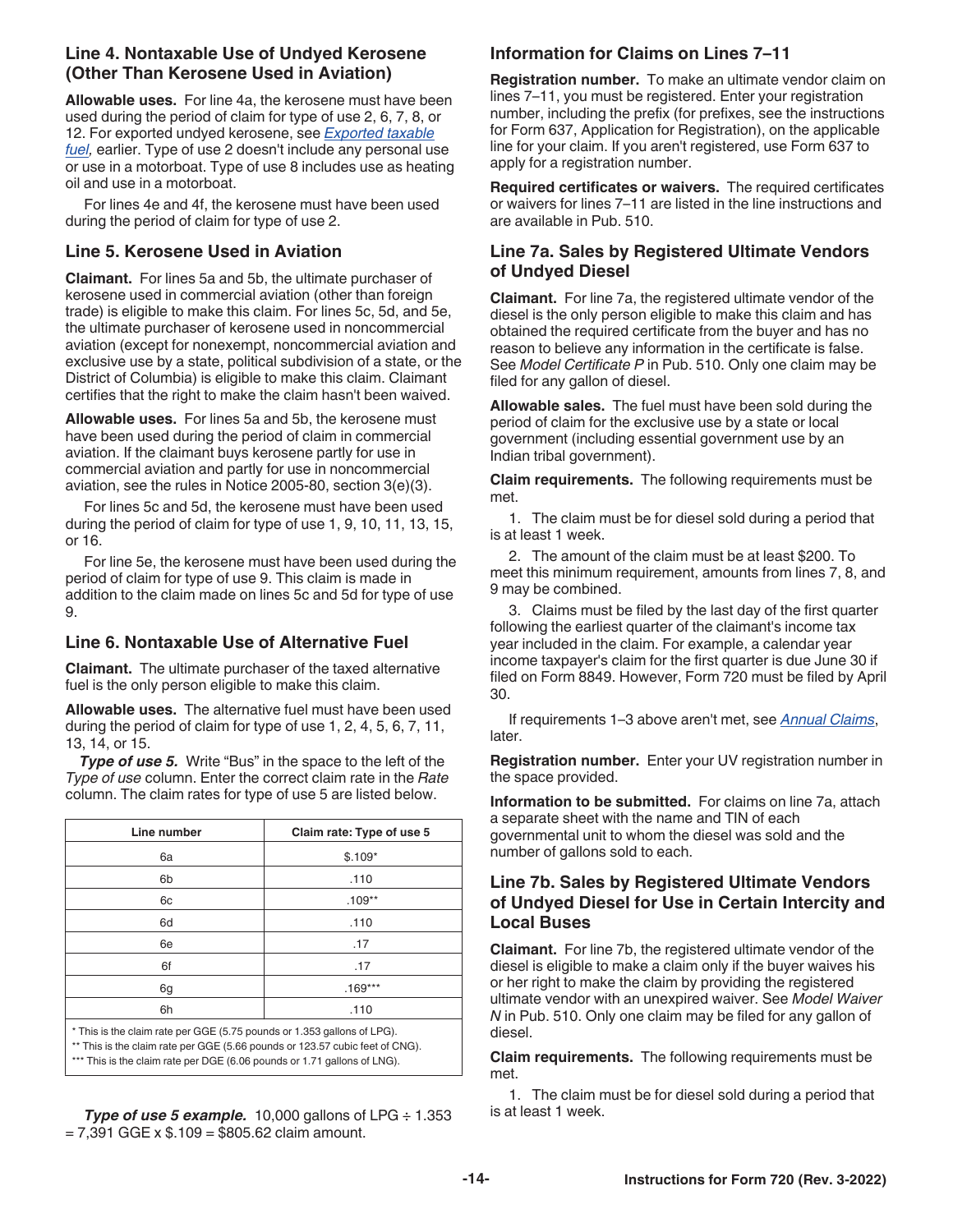2. The amount of the claim must be at least \$200. To meet this minimum requirement, amounts from lines 7, 8, and 9 may be combined.

3. Claims must be filed by the last day of the first quarter following the earliest quarter of the claimant's income tax year included in the claim. For example, a calendar year income taxpayer's claim for the first quarter is due June 30 if filed on Form 8849. However, Form 720 must be filed by April 30.

If requirements 1–3 above aren't met, see *Annual Claims*, later.

**Registration number.** Enter your UB registration number in the space provided.

### **Lines 8a and 8b. Sales by Registered Ultimate Vendors of Undyed Kerosene (Other Than Kerosene Sold for Use in Aviation)**

**Claimant.** For line 8a, the registered ultimate vendor of the kerosene is the only person eligible to make this claim and has obtained the required certificate from the buyer and has no reason to believe any information in the certificate is false. See *Model Certificate P* in Pub. 510. For line 8b, claimant has a statement, if required, that contains the date of sale, name and address of the buyer, and the number of gallons of kerosene sold to the buyer. For lines 8a and 8b, only one claim may be filed for any gallon of kerosene.

**Allowable sales.** The fuel must have been sold during the period of claim:

• For line 8a, use by a state or local government (including essential government use by an Indian tribal government); or • For line 8b, from a blocked pump.

**Claim requirements.** The following requirements must be met.

1. The claim must be for kerosene sold during a period that is at least 1 week.

2. The amount of the claim must be at least \$100. To meet this minimum, amounts from lines 8 and 9 may be combined.

3. Claims must be filed by the last day of the first quarter following the earliest quarter of the claimant's income tax year included in the claim. For example, a calendar year income taxpayer's claim for the first quarter is due June 30 if filed on Form 8849. However, Form 720 must be filed by April 30.

If requirements 1–3 above aren't met, see *Annual Claims*, later.

**Registration number.** Enter your UV or UP registration number in the space provided.

**Information to be submitted.** For claims on line 8a, attach a separate sheet with the name and TIN of each governmental unit to whom the kerosene was sold and the number of gallons sold to each.

### **Line 8c. Sales by Registered Ultimate Vendors of Undyed Kerosene for Use in Certain Intercity and Local Buses**

**Claimant.** For line 8c, the registered ultimate vendor of the kerosene is eligible to make a claim only if the buyer waives his or her right to make the claim by providing the registered ultimate vendor with an unexpired waiver. See *Model Waiver*  *N* in Pub. 510. Only one claim may be filed for any gallon of kerosene.

**Claim requirements.** The following requirements must be met.

1. The claim must be for kerosene sold during a period that is at least 1 week.

2. The amount of the claim must be at least \$100. To meet this minimum, amounts from lines 8 and 9 may be combined.

3. Claims must be filed by the last day of the first quarter following the earliest quarter of the claimant's income tax year included in the claim. For example, a calendar year income taxpayer's claim for the first quarter is due June 30 if filed on Form 8849. However, Form 720 must be filed by April 30.

If requirements 1–3 above aren't met, see *Annual Claims*, later.

**Registration number.** Enter your UB registration number in the space provided.

### **Lines 9a and 9b. Sales by Registered Ultimate Vendors of Kerosene for Use in Commercial Aviation (Other Than Foreign Trade)**

**Claimant.** The registered ultimate vendor of the kerosene sold for use in commercial aviation is eligible to make this claim only if the buyer waives his or her right by providing the registered ultimate vendor with an unexpired waiver. See *Model Waiver L* in Pub. 510. Only one claim may be filed for any gallon of kerosene sold for use in commercial aviation.

**Allowable sales.** The kerosene sold for use in commercial aviation must have been sold during the period of claim for use in commercial aviation (other than foreign trade).

**Claim requirements.** The following requirements must be met.

1. The claim must be for kerosene sold for use in commercial aviation during a period that is at least 1 week.

2. The amount of the claim must be at least \$100. To meet this minimum, amounts from lines 8 and 9 may be combined.

3. Claims must be filed by the last day of the first quarter following the earliest quarter of the claimant's income tax year included in the claim. For example, a calendar year income taxpayer's claim for the first quarter is due June 30 if filed on Form 8849. However, Form 720 must be filed by April 30.

If requirements 1–3 above aren't met, see *Annual Claims*, later.

**Registration number.** Enter your UA registration number in the space provided.

### **Lines 9c, 9d, 9e, and 9f. Sales by Registered Ultimate Vendors of Kerosene Sold for Use in Noncommercial Aviation**

**Claimant.** For line 9c, the registered ultimate vendor of the kerosene sold for use in nonexempt, noncommercial aviation is the only person eligible to make this claim, and the registered ultimate vendor has obtained the required certificate from the ultimate purchaser. See *Model Certificate Q* in Pub. 510. For lines 9d, 9e, and 9f, the registered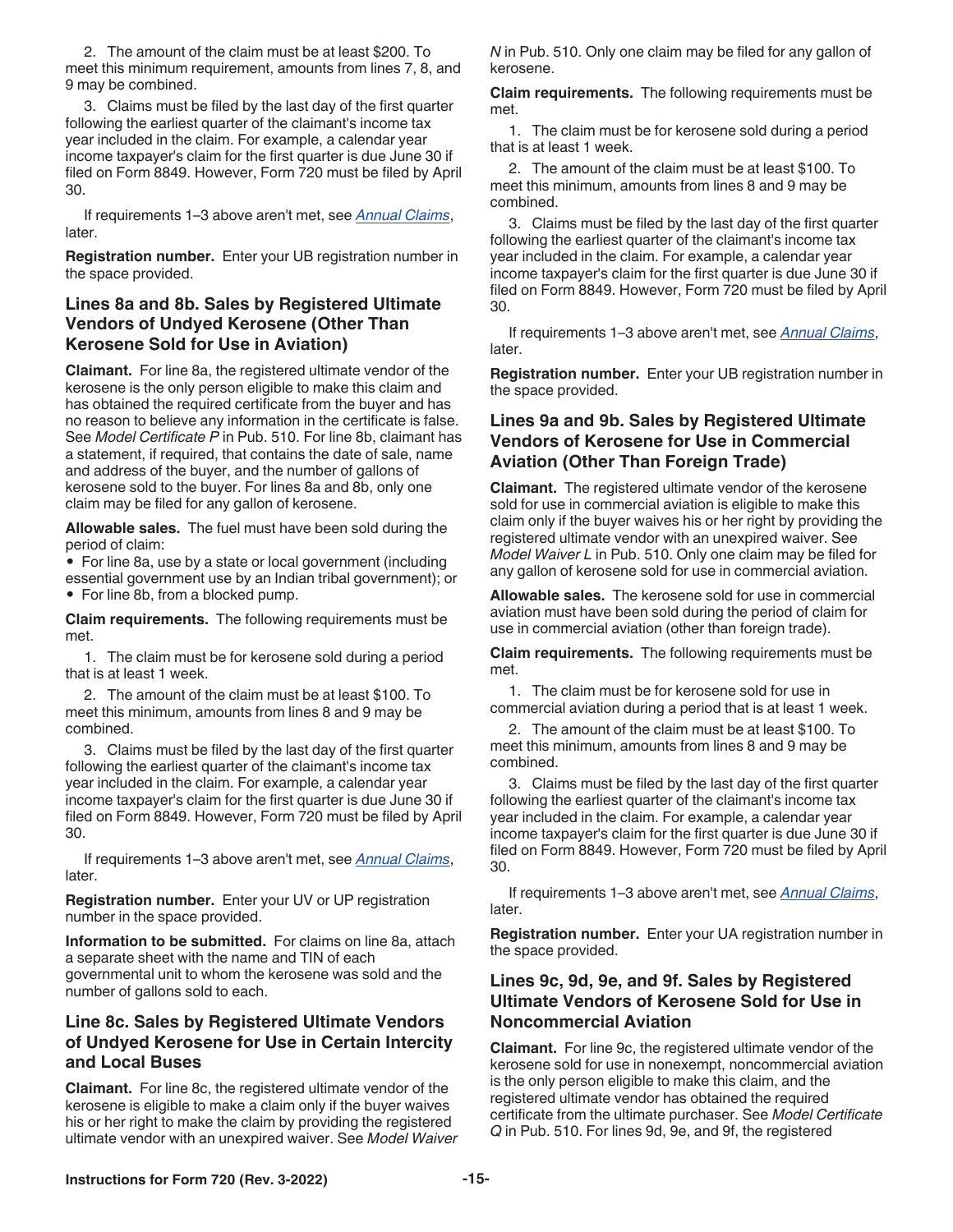ultimate vendor of the kerosene sold for nontaxable use in noncommercial aviation (foreign trade for line 9f) is eligible to make this claim only if the buyer waives his or her right to make the claim by providing the registered ultimate vendor with an unexpired waiver. See *Model Waiver L* in Pub. 510. For type of use 14, see *Model Certificate P* in Pub. 510. Only one claim may be filed for any gallon of kerosene sold for use in noncommercial aviation.

**Allowable sales.** For line 9c, the kerosene must have been sold for a nonexempt use in noncommercial aviation. For lines 9d and 9e, the kerosene sold for use in noncommercial aviation must have been sold during the period of claim for type of use 1, 9, 10, 11, 13, 14, 15, or 16.

For line 9f, the kerosene sold for use in noncommercial aviation must have been sold during the period of claim for type of use 9. This claim is made in addition to the claim made on lines 9d and 9e for type of use 9.

**Claim requirements.** The following requirements must be met.

1. The claim must be for kerosene sold for use in noncommercial aviation during a period that is at least 1 week.

2. The amount of the claim must be at least \$100. To meet this minimum, amounts from lines 8 and 9 may be combined.

3. Claims must be filed by the last day of the first quarter following the earliest quarter of the claimant's income tax year included in the claim. For example, a calendar year income taxpayer's claim for the first quarter is due June 30 if filed on Form 8849. However, Form 720 must be filed by April 30.

If requirements 1–3 above aren't met, see *Annual Claims*, later.

**Registration number.** Enter your UA (UV if type of use 14) registration number in the space provided.

**Information to be submitted.** For claims on lines 9d and 9e (type of use 14), attach a separate sheet with the name and TIN of each governmental unit to whom the kerosene was sold and the number of gallons sold to each.

### **Lines 10 and 11. Sales by Registered Ultimate Vendors of Gasoline and Aviation Gasoline**

**Claimant.** The registered ultimate vendor of the gasoline or aviation gasoline is eligible to make a claim on lines 10 and 11 if the buyer waives his or her right to make the claim by providing the registered ultimate vendor with an unexpired certificate. See *Model Certificate M* in Pub. 510. Only one claim may be filed for any gallon of gasoline or aviation gasoline.

**Allowable sales.** The gasoline or aviation gasoline must have been sold during the period of claim for:

• Use by a nonprofit educational organization, or

• Use by a state or local government (including essential government use by an Indian tribal government).

**Claim requirements.** The following requirements must be met.

1. The claim must be for gasoline or aviation gasoline sold or used during a period that is at least 1 week.

2. The amount of the claim must be at least \$200. To meet this minimum, amounts from lines 10 and 11 may be combined.

3. Claims must be filed by the last day of the first quarter following the earliest quarter of the claimant's income tax year included in the claim. For example, a calendar year income taxpayer's claim for January and February is due June 30 if filed on Form 8849. However, Form 720 must be filed by April 30.

**Registration number.** Enter your UV registration number in the space provided.

**Information to be submitted.** For claims on lines 10 and 11, attach a separate sheet with the name and TIN of each nonprofit educational organization or governmental unit to whom the gasoline or aviation gasoline was sold and the number of gallons sold to each.

### **Line 12. Biodiesel or Renewable Diesel Mixture Credit**

**Claimant.** The person that produced and sold or used the mixture in their trade or business is the only person eligible to make this claim. The credit is based on the gallons of biodiesel or renewable diesel in the mixture.

**How to claim the credit.** Any biodiesel or renewable diesel mixture credit must first be claimed on Schedule C to reduce your taxable fuel liability reported on Form 720. Any excess credit may be claimed on Form 720, Schedule C; Schedule 3 (Form 8849); Form 4136; or Form 8864. See Notice 2005-4 and item 4 below for more information.

**Coordination with income tax credit.** Only one credit may be taken for any amount of biodiesel or renewable diesel. If any amount is claimed (or will be claimed) for any amount of biodiesel or renewable diesel on Form 720, Form 8849, or Form 4136, then a claim cannot be made on Form 8864 for that amount of biodiesel or renewable diesel.

**Claim requirements.** The biodiesel mixture credit may not be claimed for biodiesel produced outside the United States for use as a fuel outside the United States. The United States includes any possession of the United States.

Requirements 1 and 2 must be met only if the credit exceeds the amount of taxable fuel liability reported. Requirements 3 and 4 must be met for all claims.

1. The claim must be for a biodiesel or renewable diesel mixture sold or used during a period that is at least 1 week.

2. The amount of the claim must be at least \$200. To meet this minimum, amounts from lines 13 and 14 may be combined.

3. The biodiesel used to produce the biodiesel mixture must meet ASTM D6751 and meet the EPA's registration requirements for fuels and fuel additives under section 211 of the Clean Air Act. The renewable diesel used to produce the renewable diesel mixture must be derived from biomass, meet ASTM D975, D396, or other equivalent standard approved by the IRS, and meet the EPA's registration requirements for fuels and fuel additives under section 211 of the Clean Air Act. Renewable diesel also includes fuel derived from biomass that meets a Department of Defense specification for military jet fuel or an ASTM specification for aviation turbine fuel. For a renewable diesel mixture used in aviation, kerosene is treated as if it is diesel fuel.

4. The Certificate for Biodiesel and, if applicable, Statement of Biodiesel Reseller must be attached to the first claim filed that is supported by the certificate or statement. For the renewable diesel mixture credit, you must edit the certificate and, if applicable, statement to indicate that the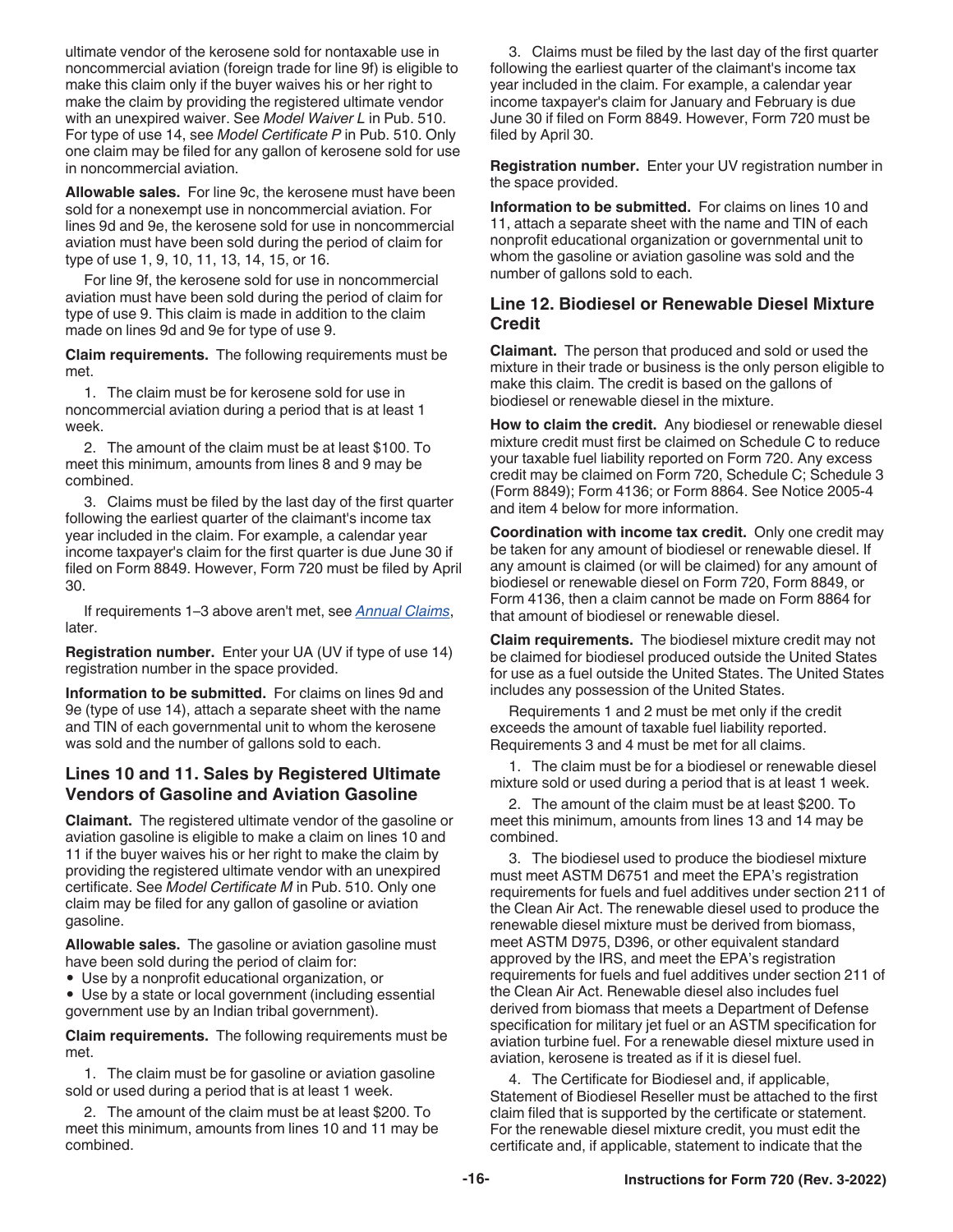fuel to which the certificate and statement relate is renewable diesel and state that the renewable diesel meets the requirements discussed above under requirement 3. See *Model Certificate O* and *Model Statement S* in Pub. 510. If the certificate and statement are not attached to Form 720 because they are attached to a previously filed claim on Schedule 3 (Form 8849), attach a separate statement with the following information.

a. Certificate identification number.

b. Total gallons of biodiesel or renewable diesel on certificate.

c. Total gallons claimed on Schedule 3 (Form 8849).

d. Total gallons claimed on Form 720, Schedule C, line 12.

If requirements 1 and 2 above are not met, see *Annual Claims,* later.

**Registration number.** If you are a registered blender or a taxable fuel registrant, enter your registration number on line 12.

### **Line 13. Alternative Fuel Credit and Alternative Fuel Mixture Credit**

Reserved for future use.

#### **Line 14. Other Claims**

For claims under section 6416(b)(2) relating to certain uses and resales of certain articles subject to manufacturer or retailer excise taxes, claimant certifies that it sold the article at a tax-excluded price, repaid the amount of tax to the ultimate vendor, or has obtained the written consent of the ultimate vendor to make the claim; and has the required supporting information.

### **Lines 14b and 14c. Exported Dyed Diesel, Exported Dyed Kerosene, and Exported Gasoline Blendstocks Taxed at \$.001**



*Claimant is required to have the name and address of the person(s) who sold the fuel to the claimant, the*  of the person(s) who sold the fuel to the claimant, and, if exported, the required *proof of export.*

A claim may be made for dyed diesel or dyed kerosene exported in a trade or business during the period of claim. Claims for exported gasoline blendstocks taxed at \$.001 per gallon are made on line 14b. See *[Exported taxable fuel](#page-12-0)*, earlier. The claim rate for each fuel is \$.001 per gallon.



*Claims for exported gasoline blendstocks taxed at \$.184 per gallon are made on line 1b.*

### **Line 14d. Diesel-Water Emulsion**

Generally, the claim rate for the nontaxable use of a diesel-water emulsion taxed at \$.198 (credit reference number (CRN) 309) is \$.197. The fuel must have been used during the period of claim for type of use 1, 2, 3, 5, 6, 7, 8, or 12. For type of use 5, the claim rate is \$.124 (CRN 309). For type of use 3 (exported), the claim rate is \$.198 (CRN 306) and is reported on line 14d.

The claim rate for undyed diesel taxed at \$.244 (CRN 310) and used to produce a diesel-water emulsion is \$.046 per gallon of diesel so used (blender claims). The claimant must

attach a statement certifying that (a) the claimant produced a diesel-water emulsion containing at least 14% water; (b) the emulsion additive is registered by a U.S. manufacturer with the EPA under the Clean Air Act, section 211 (as in effect on March 31, 2003); (c) the claimant used undyed diesel taxed at \$.244 to produce the diesel-water emulsion; and (d) the claimant sold or used the diesel-water emulsion in the blender's trade or business. The blender claimant must be registered by the IRS and must enter their registration number on line 14d and enter the applicable CRN.

**Claim requirements.** See *[Claim requirements for lines 1–6](#page-12-0) [and lines 14b–14d](#page-12-0)*, earlier.

#### **Line 14e. Registered Credit Card Issuers**

**Allowable sales.** The gasoline (CRN 362), aviation gasoline (CRN 324), diesel (CRN 360), kerosene (CRN 346), or kerosene for use in aviation (CRN 369) must have been purchased with a credit card issued to the ultimate purchaser during the period of claim:

• For gasoline or aviation gasoline, for the exclusive use by a state or local government (including essential government use by an Indian tribal government) or for the exclusive use of a nonprofit educational organization; or

• For diesel, kerosene, or kerosene for use in aviation, for the exclusive use by a state or local government (including essential government use by an Indian tribal government).

**Claimant.** The registered credit card issuer is the only person eligible to make this claim if the credit card issuer:

1. Is registered by the IRS;

2. Hasn't collected the amount of tax from the ultimate purchaser or has obtained the written consent of the ultimate purchaser to make the claim;

3. Certifies that it has repaid or agreed to repay the amount of tax to the ultimate vendor, has obtained the written consent of the ultimate vendor to make the claim, or has otherwise made arrangements which directly or indirectly provide the ultimate vendor with reimbursement of the tax; and

4. Has in its possession an unexpired certificate from the ultimate purchaser and has no reason to believe any of the information in the certificate is false. See *Model Certificate R*  in Pub. 510.

If any one of these conditions isn't met, the credit card issuer must collect the tax from the ultimate purchaser and only the ultimate purchaser can make the claim.

**Claim requirements.** The following requirements must be met.

1. The claim must be for gasoline, aviation gasoline, diesel, kerosene, or kerosene for use in aviation sold during a period that is at least 1 week.

2. The amount of the claim must be at least \$200 (\$100 for kerosene or kerosene for use in aviation).

3. Claims must be filed by the last day of the first quarter following the earliest quarter of the claimant's income tax year included in the claim. For example, a calendar year income taxpayer's claim for the first quarter is due June 30 if filed on Form 8849. However, Form 720 must be filed by April 30.

4. The claimant must enter its registration number on line 14e, the amount of the claim, and the applicable CRN (see *Allowable sales*, earlier). If the claim is for more than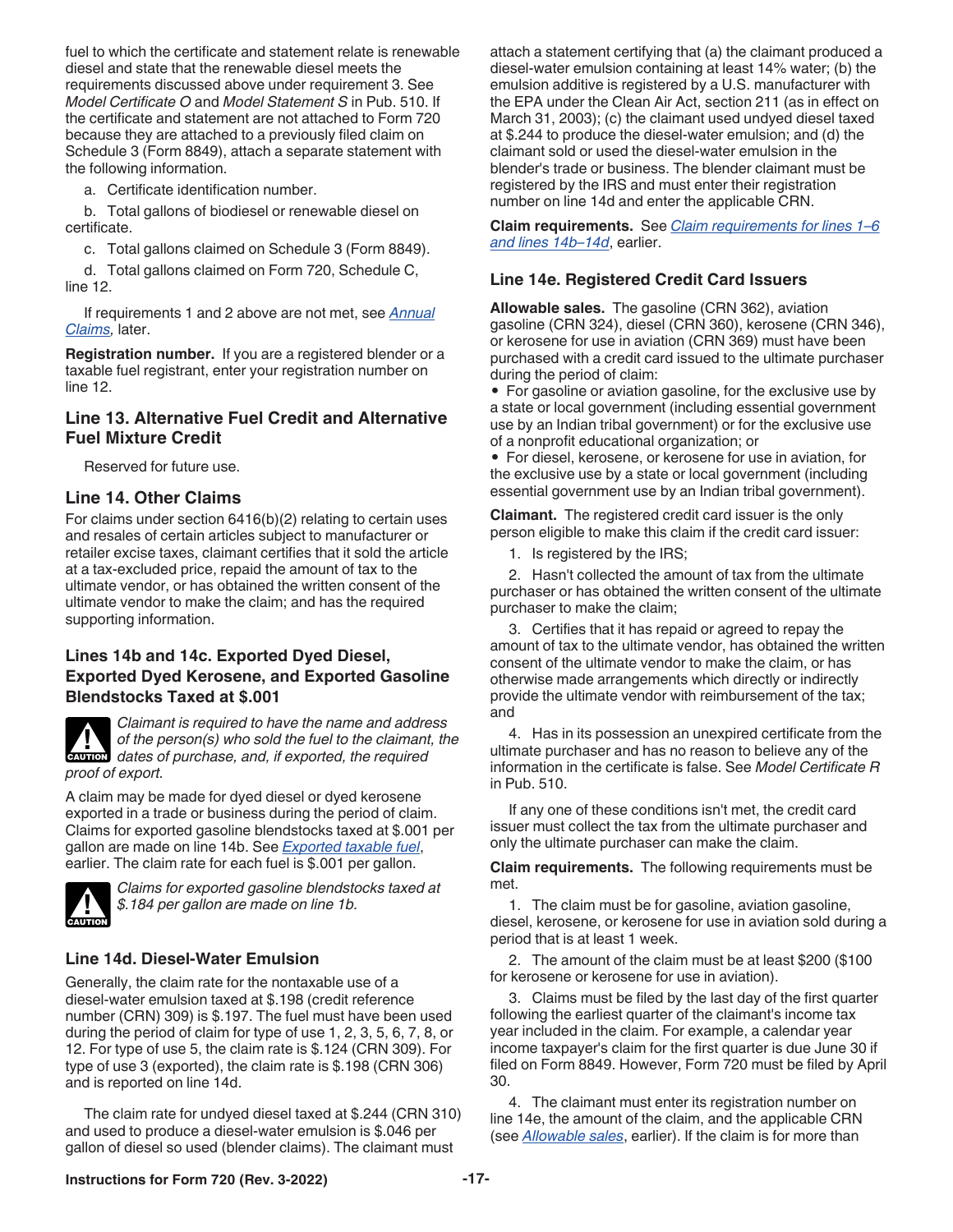<span id="page-17-0"></span>one fuel, use the blank lines 14i–14k, or attach a separate sheet listing the fuels, amounts, and CRNs.

If requirements 1–3 above aren't met, see *Annual Claims*, later. However, annual claims can't be made for gasoline and aviation gasoline.

**Claim rates.** The claim rates are shown below.

| <b>CRN</b> | <b>Claim Rate</b> |
|------------|-------------------|
| 324        | \$.193            |
| 346        | .243              |
| 360        | .243              |
| 362        | .183              |
| 369        | .218              |

### **Annual Claims**

If a claim on lines 1–9 or 14b–14e wasn't made for any gallons, an annual claim may be made (exception: alternative fuel mixtures produced after December 31, 2011). Generally, an annual claim is made on Form 4136 for the income tax year during which the fuel was used by the ultimate purchaser, sold by the registered ultimate vendor, used to produce a mixture, or used in mobile machinery. See Form 4136 for more information.

### **Lines 14f–14h. Tire Credits**

A credit or refund (without interest) is allowable on tax-paid tires if the tires have been:

- Exported;
- Sold to a state or local government for its exclusive use;

• Sold to a nonprofit educational organization for its exclusive use;

• Sold to a qualified blood collector organization for its exclusive use in connection with a vehicle the organization certifies will be primarily used in the collection, storage, or transportation of blood;

• Used or sold for use as supplies for vessels; or

• Sold in connection with qualified intercity, local, or school buses.

Also, a credit or refund (without interest) is allowable on tax-paid tires sold by any person on, or in connection with, any other article that is sold or used in an activity listed above.

The person who paid the tax is eligible to make the claim and must include:

- A detailed description of the claim,
- Any additional information required by the regulations,
- How the claim amount was figured.
- Any other information to support the claim, and

• The number of tires claimed for each credit reference number.

**Claim requirement.** Generally, the claim must be filed within 3 years from the time the return was filed or 2 years from the time the tax was paid, whichever is later.

#### **Lines 14i–14k. Other Claims**



*Don't use lines 14i–14k to make communications tax claims for nontaxable service. See [Communications](#page-3-0) [Taxes](#page-3-0), earlier.*

Use lines 14i–14k for claims relating to taxes listed in the table under *Claim requirement* below. See Pub. 510 for information on allowable claims relating to these taxes. If you need additional space, attach other sheet(s). You must include the following information for each claim.

- A detailed description of the claim.
- Any additional information required by the regulations.
- The amount of the claim.
- How you figured the claim amount.
- Any other information to support the claim.

**Claim requirement.** Generally, the claim must be filed within 3 years from the time the return was filed or 2 years from the time the tax was paid, whichever is later.

| Tax                                                                 | <b>CRN</b> |
|---------------------------------------------------------------------|------------|
| Ozone-depleting chemicals (ODCs)                                    | 398        |
| Oil spill liability                                                 | 349        |
| Truck, trailer, and semitrailer chassis and bodies, and<br>tractors | 383        |
| Passenger vehicles (luxury tax)                                     | 392        |
| Gas guzzler automobiles                                             | 340        |
| Vaccines                                                            | 397        |
| Reserved for future use                                             |            |
| Sport fishing equipment                                             | 341        |
| Fishing rods and fishing poles                                      | 308        |
| Fishing tackle boxes                                                | 387        |
| Electric outboard motors                                            | 342        |
| Bows, quivers, broadheads, and points                               | 344        |
| Arrow shafts                                                        | 389        |

### **The Taxpayer Advocate Service (TAS) Is Here To Help You**

**What is TAS?** TAS is an *independent* organization within the IRS that helps taxpayers and protects taxpayer rights. Their job is to ensure that every taxpayer is treated fairly and that you know and understand your rights under the *[Taxpayer Bill of Rights](https://www.taxpayeradvocate.irs.gov/get-help/taxpayer-rights/)*.

**How can you learn about your taxpayer rights?** The Taxpayer Bill of Rights describes 10 basic rights that all taxpayers have when dealing with the IRS. Go to *[TaxpayerAdvocate.IRS.gov](https://www.taxpayeradvocate.irs.gov/)* to help you understand what these rights mean to you and how they apply. These are *your* rights. Know them. Use them.

**What can TAS do for you?** TAS can help you resolve problems that you can't resolve with the IRS. And their service is free. If you qualify for their assistance, you will be assigned to one advocate who will work with you throughout the process and will do everything possible to resolve your issue. TAS can help you if:

• Your problem is causing financial difficulty for you, your family, or your business;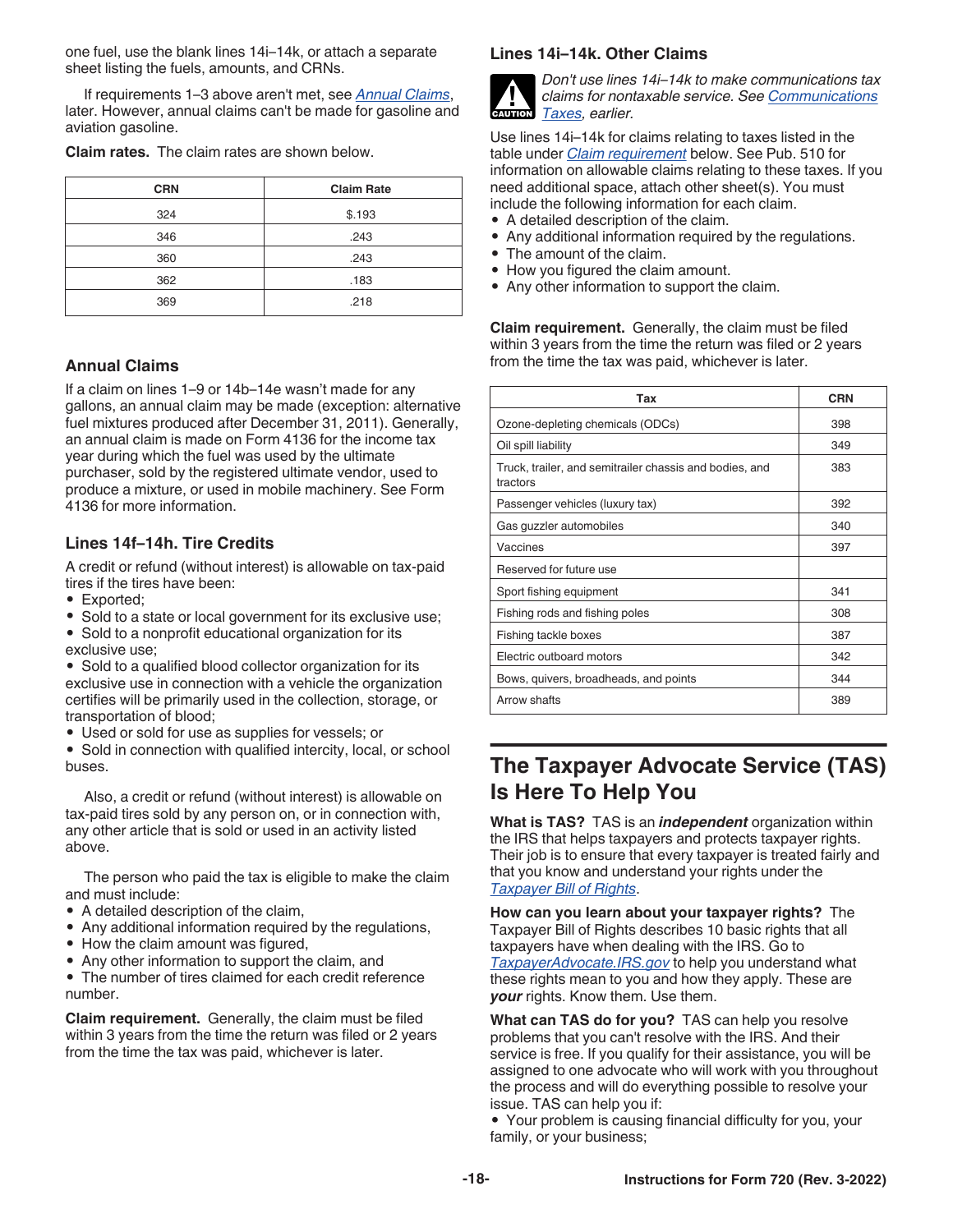• You face (or your business is facing) an immediate threat of adverse action; or

• You've tried repeatedly to contact the IRS but no one has responded, or the IRS hasn't responded by the date promised.

**How can you reach TAS?** TAS has offices *[in every state,](https://www.irs.gov/advocate/local-taxpayer-advocate) [the District of Columbia, and Puerto Rico](https://www.irs.gov/advocate/local-taxpayer-advocate)*. Your local advocate's number is in your local directory and at *[TaxpayerAdvocate.IRS.gov/Contact-Us](https://www.taxpayeradvocate.irs.gov/contact-us)*. You can also call them at 877-777-4778.

**How else does TAS help taxpayers?** TAS works to resolve large-scale problems that affect many taxpayers. If you know of one of these broad issues, please report it to them at *[IRS.gov/SAMS](https://www.irs.gov/sams)*.

**Privacy Act and Paperwork Reduction Act Notice.** We ask for the information on these forms in order to carry out the Internal Revenue laws of the United States. We need it to figure and collect the right amount of tax. Miscellaneous excise taxes are imposed under Subtitle D of the Internal Revenue Code. These forms are used to determine the amount of tax that you owe. Section 6011 requires you to provide the requested information. Section 6109 requires you to provide your identifying number. Routine uses of this information include giving it to the Department of Justice for civil and criminal litigation, and to cities, states, the District of Columbia, and U.S. commonwealths and possessions for use in administering their tax laws. We may also disclose this information to other countries under a tax treaty, to federal and state agencies to enforce federal nontax criminal laws, or to federal law enforcement and intelligence agencies to combat terrorism. Failure to provide this information in a timely manner or providing false or fraudulent information may subject you to penalties.

You aren't required to provide the information requested on a form that is subject to the Paperwork Reduction Act unless the form displays a valid OMB control number. Books or records relating to a form or its instructions must be retained as long as their contents may become material in

the administration of any Internal Revenue law. Generally, tax returns and return information are confidential, as required by section 6103.

The time needed to complete and file these forms and related schedules will vary depending on individual circumstances. The estimated average times are:

| Form  | Recordkeeping  | Learning about<br>the law or<br>the form | Preparing,<br>copying,<br>assembling, and<br>sending the<br>form to the IRS |
|-------|----------------|------------------------------------------|-----------------------------------------------------------------------------|
| 720   | 8 hr., 59 min. | 1 hr., 5 min.                            | 2 hr., 3 min.                                                               |
| 720-X | 6 hr., 13 min. | 0 hr., 18 min.                           | 0 hr., 24 min.                                                              |

**Comments and suggestions.** We welcome your comments about this publication and your suggestions for future editions. You can send us comments through *[IRS.gov/](https://www.irs.gov/formscomments) [FormComments](https://www.irs.gov/formscomments)*. Or you can write to:

Internal Revenue Service Tax Forms and Publications 1111 Constitution Ave. NW IR-6526 Washington, DC 20224

Although we can't respond individually to each comment received, we do appreciate your feedback and will consider your comments and suggestions as we revise our tax forms, instructions, and publications. Do **not** send tax questions, tax returns, or payments to the above address.

*Ordering forms and publications***.** Visit *[IRS.gov/Forms](https://www.irs.gov/formspubs)*  to download forms and publications. Otherwise, you can go to *[IRS.gov/OrderForms](https://www.irs.gov/orderforms)* to order forms. Call 800-829-3676 to order prior-year forms and instructions. The IRS will process your order for forms and publications as soon as possible. Do not resubmit requests you've already sent us. You can get forms and publications faster online.